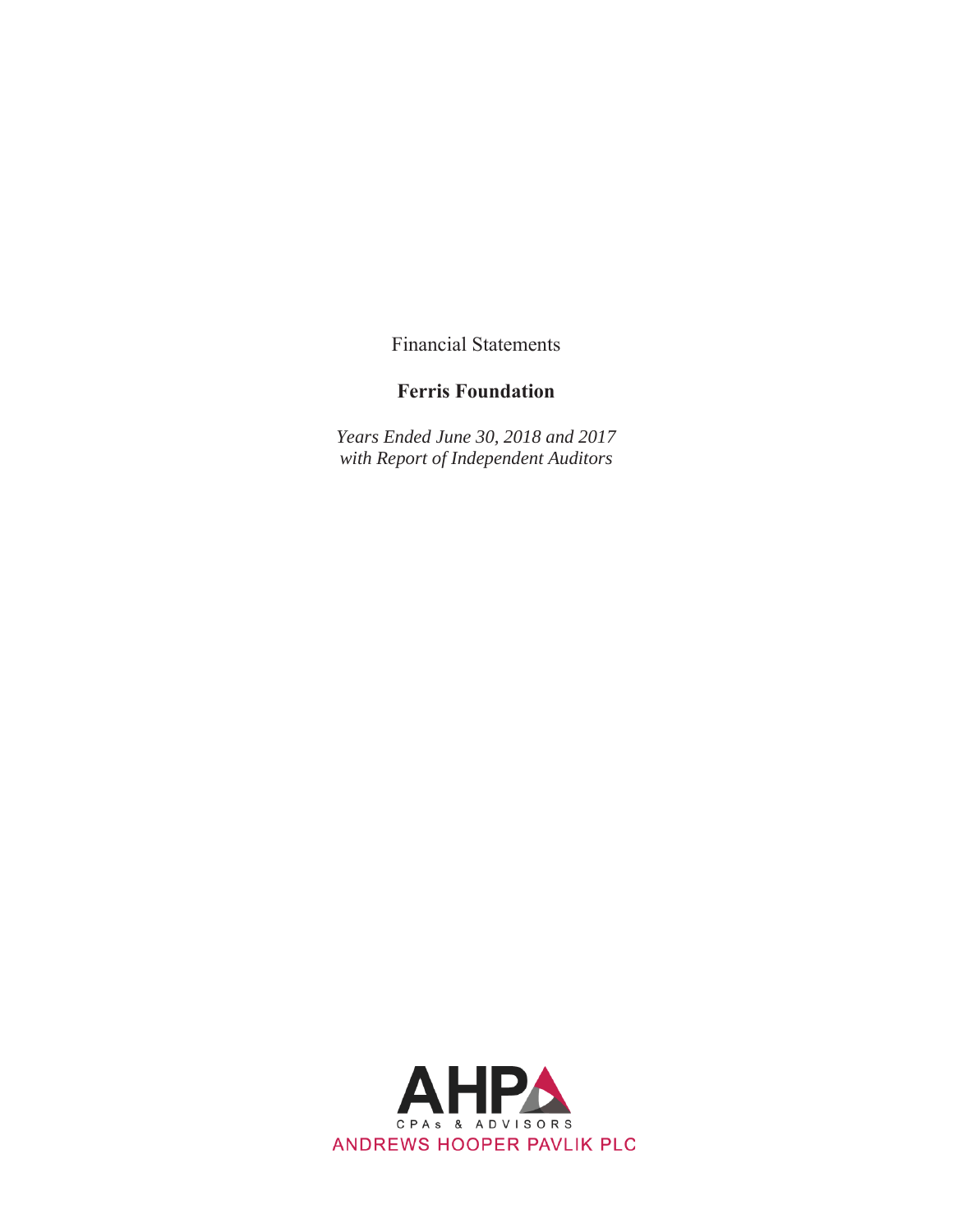# **Financial Statements**

Years Ended June 30, 2018 and 2017

# **Contents**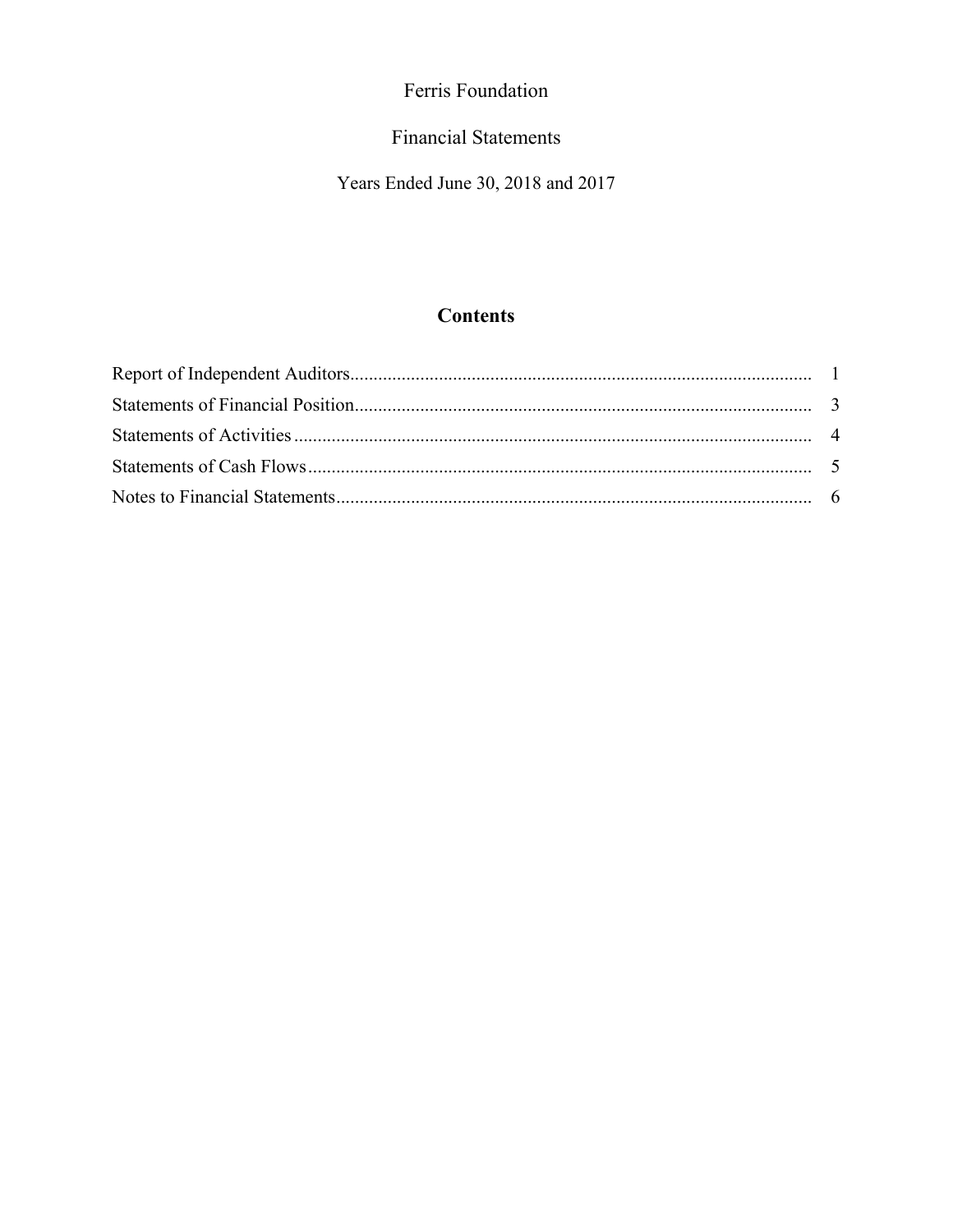

# ANDREWS HOOPER PAVLIK PLC

2311 E. BELTLINE AVE. SE | SUITE 200 | GRAND RAPIDS, MI 49546 p: 616.942.6440 | f: 616.942.6095 | **www.ahpplc.com**

Report of Independent Auditors

Board of Directors Ferris Foundation Big Rapids, Michigan

We have audited the accompanying financial statements of the Ferris Foundation, which comprise the statements of financial position as of June 30, 2018 and 2017, and the related statements of activities and cash flows for the years then ended, and the related notes to the financial statements.

## **Management's Responsibility for the Financial Statements**

Management is responsible for the preparation and fair presentation of these financial statements in accordance with accounting principles generally accepted in the United States of America; this includes the design, implementation, and maintenance of internal control relevant to the preparation and fair presentation of financial statements that are free from material misstatement, whether due to fraud or error.

#### **Auditors' Responsibility**

Our responsibility is to express an opinion on these financial statements based on our audits. We conducted our audits in accordance with auditing standards generally accepted in the United States of America. Those standards require that we plan and perform the audits to obtain reasonable assurance about whether the financial statements are free of material misstatement.

An audit involves performing procedures to obtain audit evidence about the amounts and disclosures in the financial statements. The procedures selected depend on the auditor's judgment, including the assessment of the risk of material misstatement of the financial statements, whether due to fraud or error. In making those risk assessments, the auditor considers internal control relevant to the entity's preparation and fair presentation of the financial statements in order to design audit procedures that are appropriate in the circumstances, but not for the purpose of expressing an opinion on the effectiveness of the entity's internal control. Accordingly, we express no such opinion. An audit also includes evaluating the appropriateness of accounting policies used and the reasonableness of significant accounting estimates made by management, as well as evaluating the overall presentation of the financial statements.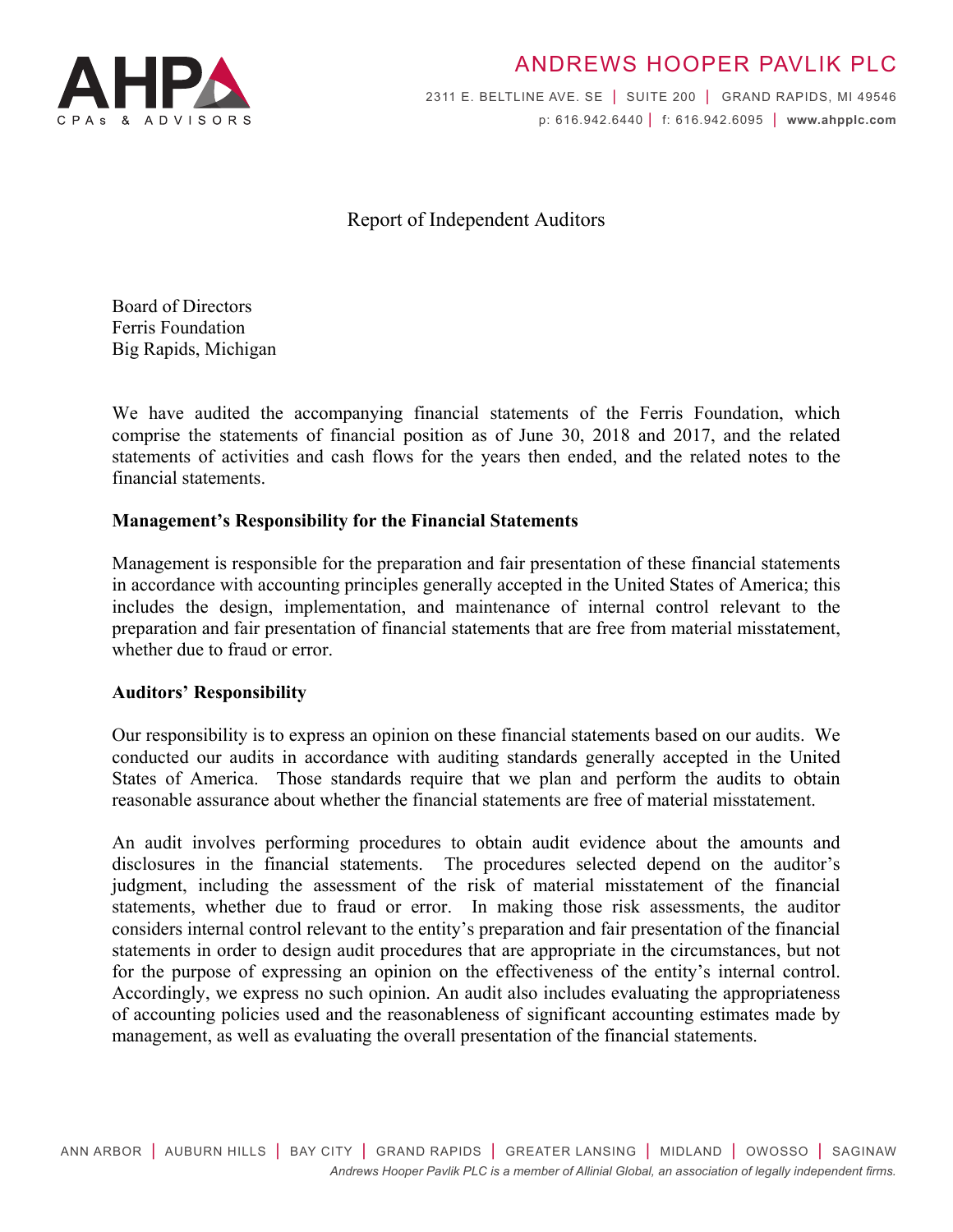We believe that the audit evidence we have obtained is sufficient and appropriate to provide a basis for our audit opinion.

## **Opinion**

In our opinion, the financial statements referred to above present fairly, in all material respects, the financial position of the Ferris Foundation as of June 30, 2018 and 2017, and the changes in its net assets and its cash flows for the years then ended in accordance with accounting principles generally accepted in the United States of America.

Andrews Hooper Taulik PLC

Grand Rapids, Michigan August 28, 2018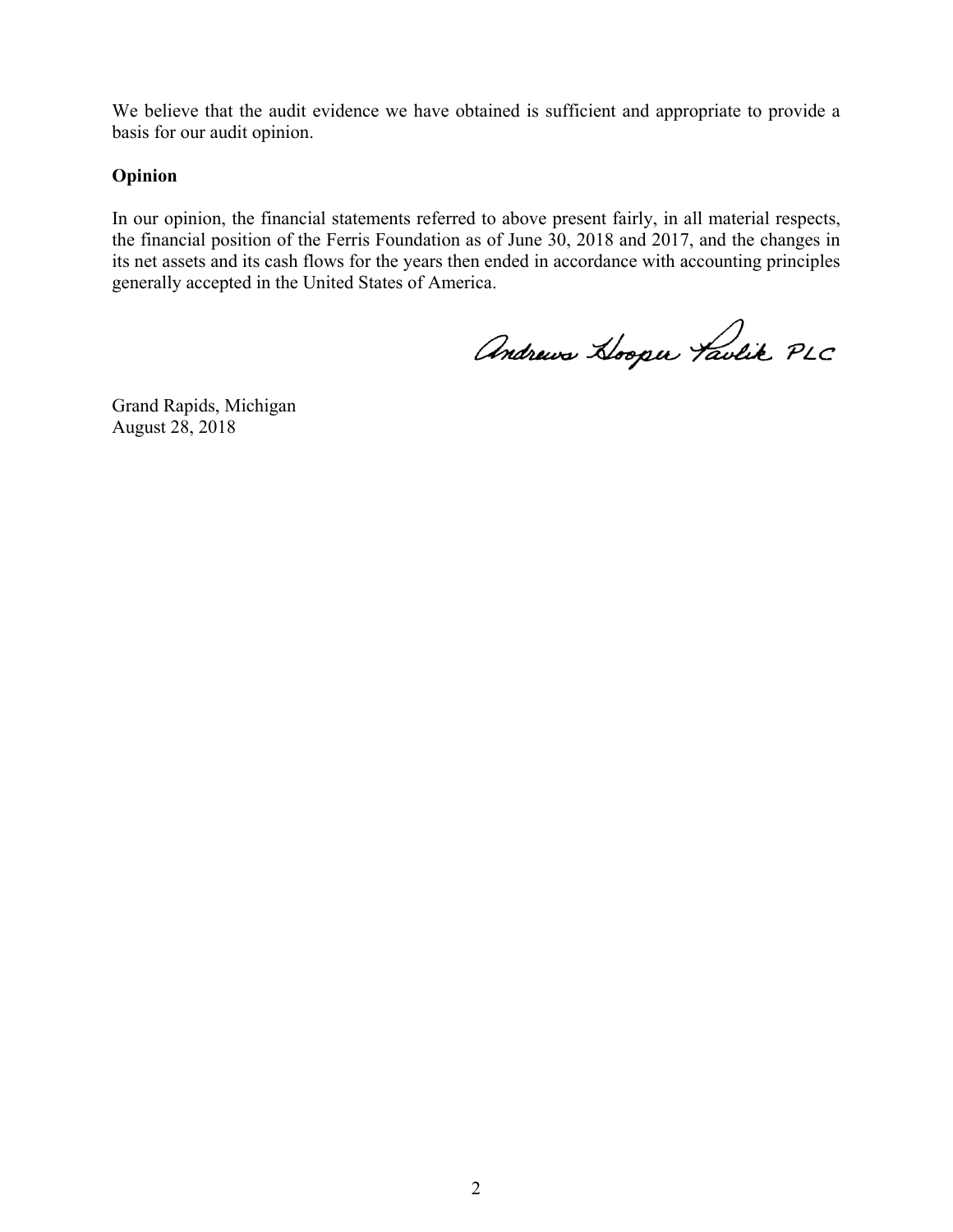# Statements of Financial Position

|                                      | June 30 |            |              |              |
|--------------------------------------|---------|------------|--------------|--------------|
|                                      |         | 2018       |              | 2017         |
| <b>Assets</b>                        |         |            |              |              |
| Cash and cash equivalents $-$ Note 3 | \$      | 1,285,158  | $\mathbb{S}$ | 3,153,501    |
| Investments – Note 3                 |         | 77,431,951 |              | 71,307,226   |
| Accounts receivable                  |         | 33,021     |              |              |
| Pledges receivable – Note 6          |         | 3,439,123  |              | 3,732,690    |
| Total assets                         | -S      | 82,189,253 | $\mathbb{S}$ | 78, 193, 417 |
|                                      |         |            |              |              |
| <b>Liabilities</b>                   |         |            |              |              |
| Accounts payable                     | \$      | 64,603     | $\mathbb{S}$ | 299,225      |
| Annuity liability – Note 2           |         | 113,328    |              | 130,064      |
| <b>Total liablilities</b>            |         | 177,931    |              | 429,289      |
| Net Assets – Note 1                  |         |            |              |              |
| Unrestricted                         |         | 30,068,384 |              | 31,382,788   |
| Temporarily restricted               |         | 16,080,149 |              | 15,710,833   |
| Permanently restricted               |         | 35,862,789 |              | 30,670,507   |
| Total net assets                     |         | 82,011,322 |              | 77,764,128   |
| Total liabilities and net assets     | S       | 82,189,253 | \$           | 78, 193, 417 |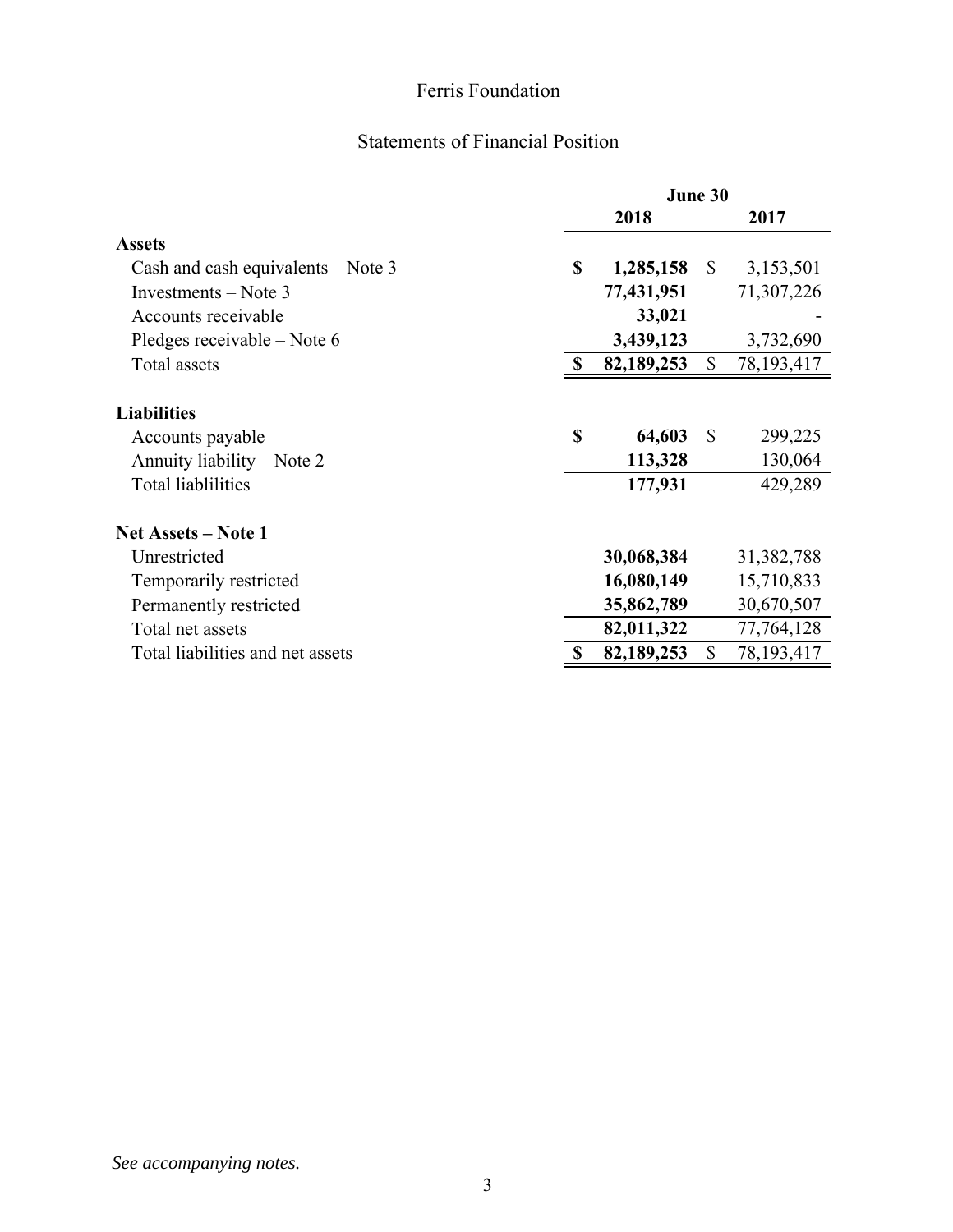#### Statements of Activities

|                                                     |               |                                  |                                  |                 | <b>Year Ended June 30</b> |                                         |                                  |                 |
|-----------------------------------------------------|---------------|----------------------------------|----------------------------------|-----------------|---------------------------|-----------------------------------------|----------------------------------|-----------------|
|                                                     | 2018          |                                  |                                  |                 |                           | 2017                                    |                                  |                 |
|                                                     | Unrestricted  | Temporarily<br><b>Restricted</b> | Permanently<br><b>Restricted</b> | <b>Total</b>    | Unrestricted              | <b>Temporarily</b><br><b>Restricted</b> | Permanently<br><b>Restricted</b> | <b>Total</b>    |
| Support, revenue, and gains (losses)                |               |                                  |                                  |                 |                           |                                         |                                  |                 |
| Gifts and contributions                             | \$2,458,443   | 2,491,970<br>S                   | 2,926,928<br><b>S</b>            | 7,877,341<br>\$ | \$2,357,481               | 3,292,265<br>S.                         | 4,027,977<br>S                   | 9,677,723<br>\$ |
| Change in split-interest agreement                  |               | (3,099)                          |                                  | (3,099)         |                           | (25, 239)                               |                                  | (25,239)        |
| Income from investments                             | 818,660       | 1,227,497                        |                                  | 2,046,157       | 483,232                   | 641,337                                 |                                  | 1,124,569       |
| Net realized/unrealized gains on investments        | 1,276,831     | 1,807,529                        |                                  | 3,084,360       | 2,340,564                 | 3,029,865                               |                                  | 5,370,429       |
| Net assets released from restrictions               | 5,154,581     | (5, 154, 581)                    |                                  |                 | 6,067,898                 | (6,067,898)                             |                                  |                 |
| Total support, revenue, and gains (losses)          | 9,708,515     | 369,316                          | 2,926,928                        | 13,004,759      | 11,249,175                | 870,330                                 | 4,027,977                        | 16,147,482      |
| Expenses - Note 5                                   |               |                                  |                                  |                 |                           |                                         |                                  |                 |
| Meals, travel, and entertainment                    | 31,556        |                                  |                                  | 31,556          | 33,824                    |                                         |                                  | 33,824          |
| Board expenses                                      | 3,000         |                                  |                                  | 3,000           | 4,913                     |                                         |                                  | 4,913           |
| Professional fees and other services                | 587,655       |                                  | $\overline{\phantom{a}}$         | 587,655         | 557,648                   |                                         |                                  | 557,648         |
| Supplies                                            | 5,246         |                                  |                                  | 5,246           | 9,893                     |                                         |                                  | 9,893           |
| Support services donated from Ferris State          |               |                                  |                                  |                 |                           |                                         |                                  |                 |
| University - Note 4                                 | 2,305,588     |                                  |                                  | 2,305,588       | 2,247,326                 |                                         |                                  | 2,247,326       |
| Disbursements to Ferris State University - Note 4   | 2,761,744     |                                  |                                  | 2,761,744       | 1,778,819                 |                                         |                                  | 1,778,819       |
| Support to Ferris State University - Note 4         | 3,183,457     |                                  |                                  | 3,183,457       | 4,426,562                 |                                         |                                  | 4,426,562       |
| Total expenses                                      | 8,878,246     |                                  |                                  | 8,878,246       | 9,058,985                 |                                         |                                  | 9,058,985       |
| Revenue, gains, and other support over expenses     | 830,269       | 369,316                          | 2,926,928                        | 4,126,513       | 2,190,190                 | 870,330                                 | 4,027,977                        | 7,088,497       |
| Other changes in net assets                         |               |                                  |                                  |                 |                           |                                         |                                  |                 |
| Net transfers for Ferris Futures Endowment - Note 4 | (2, 195, 078) |                                  | 2,195,078                        |                 | (1,556,690)               | 30,938                                  | 1,525,752                        |                 |
| Net transfers from Ferris State University - Note 4 | 50,405        |                                  | 70,276                           | 120,681         | 3,325                     |                                         | 313,069                          | 316,394         |
| Increase (decrease) in net assets                   | (1,314,404)   | 369,316                          | 5,192,282                        | 4,247,194       | 636,825                   | 901,268                                 | 5,866,798                        | 7,404,891       |
| Net assets – beginning of year                      | 31,382,788    | 15,710,833                       | 30,670,507                       | 77,764,128      | 30,745,963                | 14,809,565                              | 24,803,709                       | 70,359,237      |
| Net assets $-$ end of year                          | \$30,068,384  | \$16,080,149                     | \$35,862,789                     | \$82,011,322    | \$31,382,788              | \$15,710,833                            | \$30,670,507                     | \$77,764,128    |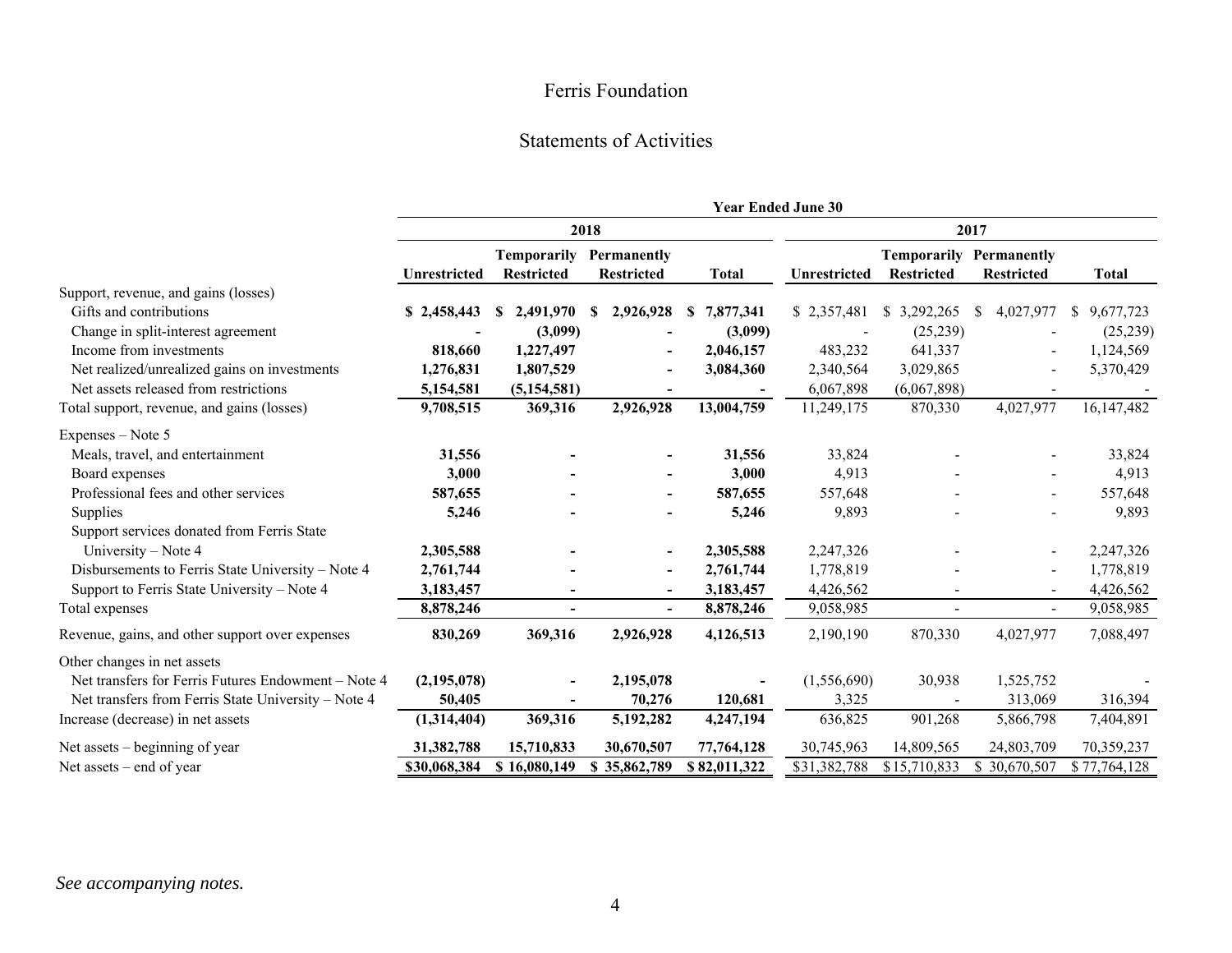# Statements of Cash Flows

|                                                    | <b>Year Ended June 30</b> |               |                           |
|----------------------------------------------------|---------------------------|---------------|---------------------------|
|                                                    |                           | 2018          | 2017                      |
| <b>Operating activities</b>                        |                           |               |                           |
| Increase in net assets                             | $\mathbf S$               | 4,247,194     | $\mathbb{S}$<br>7,404,891 |
| Adjustments to reconcile increase in net assets to |                           |               |                           |
| net cash from operating activities:                |                           |               |                           |
| Provision for losses on pledges receivable         |                           | 18,254        | 75,012                    |
| Net transfer from Ferris State University          |                           | (120, 681)    | (316, 394)                |
| Net realized and unrealized gains from             |                           |               |                           |
| security transactions                              |                           | (3,084,360)   | (5,370,429)               |
| Contributions restricted for long-term investments |                           | (2,926,928)   | (4,027,977)               |
| Decrease (increase) in assets:                     |                           |               |                           |
| Pledges receivable                                 |                           | 275,313       | (34,783)                  |
| Accounts receivable                                |                           | (33, 021)     |                           |
| Increase (decrease) in liabilities:                |                           |               |                           |
| Accounts payable                                   |                           | (234, 622)    | 283,911                   |
| Annuity liability                                  |                           | 21,513        | 36,975                    |
| Net cash from operating activities                 |                           | (1, 837, 338) | (1,948,794)               |
| <b>Investing activities</b>                        |                           |               |                           |
| Proceeds from the sale of investments              |                           | 44,728,030    | 7,555,082                 |
| Purchases of investments                           |                           | (47,768,395)  | (7,540,039)               |
| Net cash from investing activities                 |                           | (3,040,365)   | 15,043                    |
| <b>Financing activities</b>                        |                           |               |                           |
| Net transfer from Ferris State University          |                           | 120,681       | 316,394                   |
| Payment on annuity obligation                      |                           | (38, 249)     | (17,359)                  |
| Investments in endowment                           |                           | 2,926,928     | 4,027,977                 |
| Net cash from financing activities                 |                           | 3,009,360     | 4,327,012                 |
| Net change in cash and cash equivalents            |                           | (1,868,343)   | 2,393,261                 |
| Cash and cash equivalents – beginning of year      |                           | 3,153,501     | 760,240                   |
| Cash and cash equivalents – end of year            | \$                        | 1,285,158     | \$<br>3,153,501           |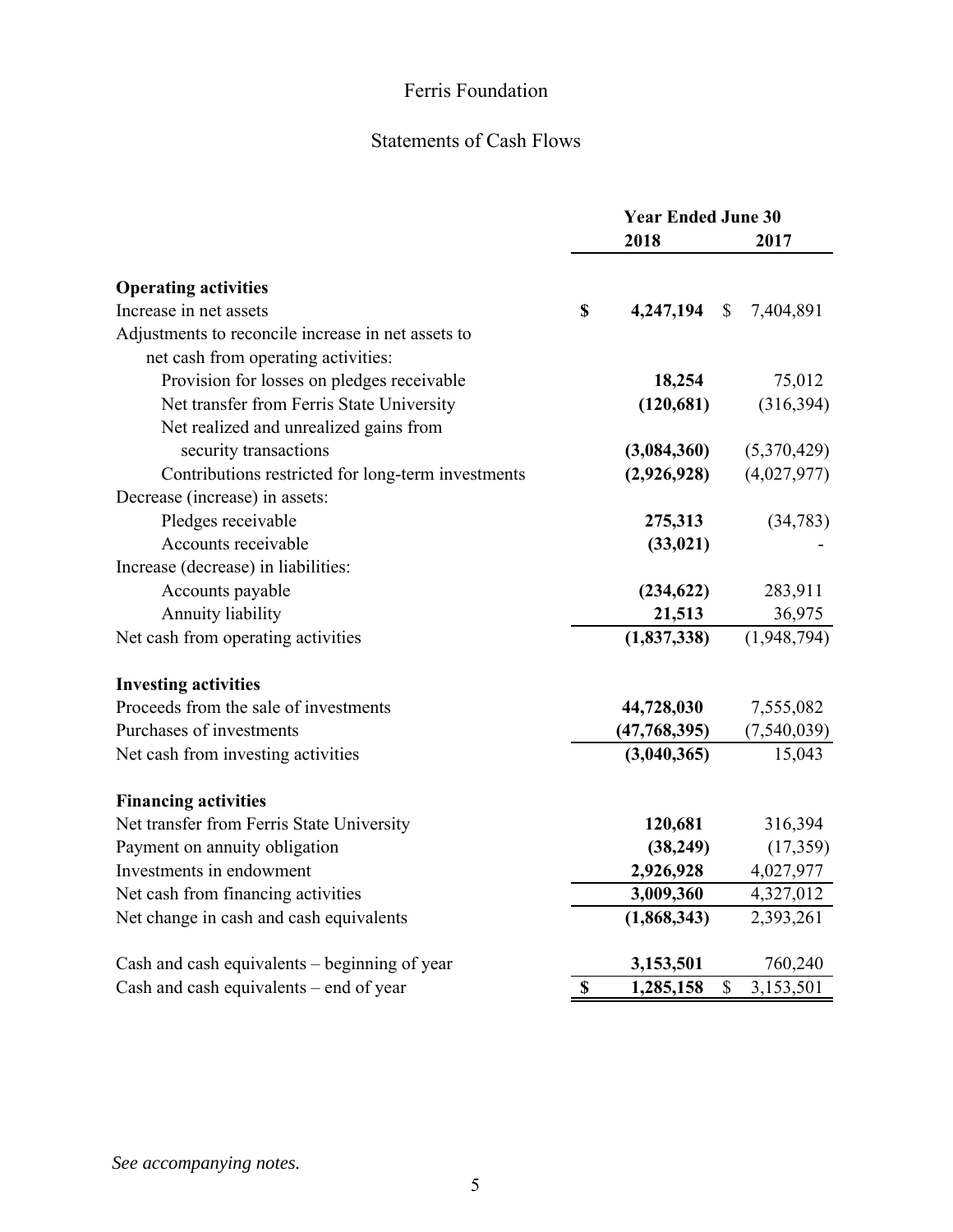## Notes to Financial Statements

June 30, 2018

## **1. Summary of Significant Accounting Policies**

#### **Nature of Operations**

The Ferris Foundation (Foundation) is a Michigan not-for-profit corporation. The Foundation was established to advance the mission and goals of Ferris State University (University) by generating and managing private support for the University. Both the University and Foundation boards believe that the investment strategy of the Foundation will provide high investment income yields over time. The Foundation is considered a component unit of the University and is, therefore, included in the financial statements of the University on an annual basis.

#### **Basis of Presentation**

The financial statements of the Foundation have been prepared on the accrual basis following accounting policies established by the Financial Accounting Standards Board (FASB).

#### **Cash and Cash Equivalents**

Cash and cash equivalents consist of all highly liquid investments with an initial maturity of three months or less.

#### **Types of Restrictions**

The Foundation is required to report information regarding its financial position and activities according to three classes of net assets: 1) unrestricted net assets, 2) temporarily restricted net assets, and 3) permanently restricted net assets.

Restricted net assets are gifts of cash and other assets with donor stipulations that limit the use of the donated assets and, in most cases, the investment earnings on those assets. When a stipulated time or donor restriction expires or when funds are used for the donor-specified purpose, temporarily restricted net assets are reclassified to unrestricted net assets and reported in the statement of activities as net assets released from restrictions. Earnings, gains, and losses on restricted net assets are classified as unrestricted unless otherwise restricted by the donor or by applicable state laws. Permanently restricted net assets result from donor-imposed restrictions that limit the uses of net assets in perpetuity.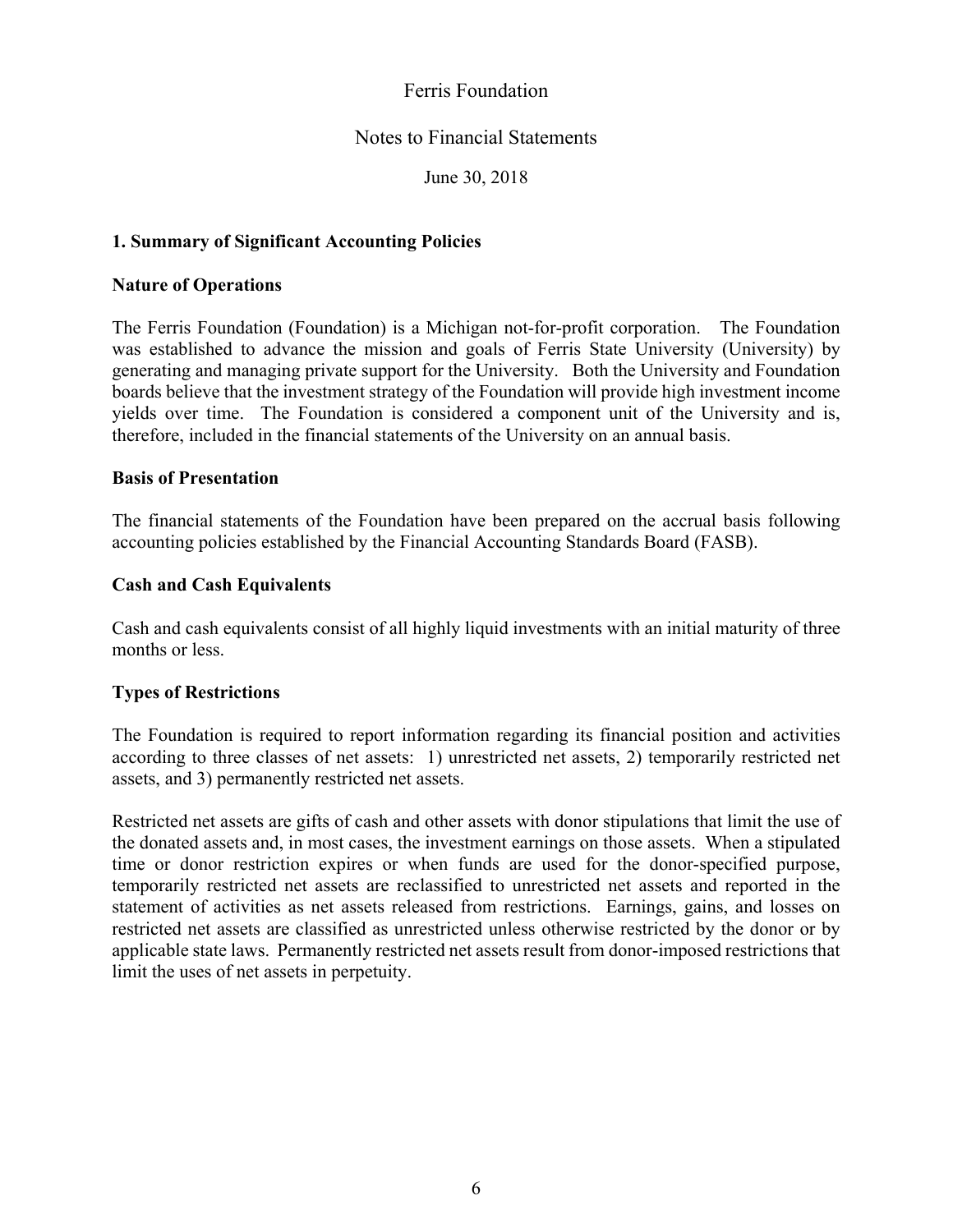#### Notes to Financial Statements

June 30, 2018

#### **1. Summary of Significant Accounting Policies (continued)**

#### **Types of Restrictions (continued)**

Unrestricted net assets are those net assets of the Foundation that are not restricted by donorimposed stipulations. Unrestricted net assets include funds designated by Ferris State University as endowments and funds the Ferris Foundation Board considers operating funds for the Foundation. The Foundation further classified unrestricted net assets as follows as of June 30:

|                                       | 2018         | 2017         |
|---------------------------------------|--------------|--------------|
| Quasi-endowment transfer and earnings | \$7,147,446  | \$6,236,304  |
| Funds functioning as quasi-endowments | 22,397,611   | 24,603,063   |
| Unrestricted endowments               | 29,545,057   | 30,839,367   |
| Current funds (non endowment)         | 523,327      | 543,421      |
| Total unrestricted net assets         | \$30,068,384 | \$31,382,788 |

Temporarily restricted net assets are restricted by the donor for a specific purpose or are limited by the donor due to time restrictions. Temporarily restricted net assets include interest earnings and spending on permanent endowments as well as funds held for the charitable gift annuity program, funds held for merit grant awards, funds held for pledges relating to Ferris State University gifts, and other funds considered to be temporarily restricted. The Foundation classified temporarily restricted net assets as follows as of June 30:

|                                                               | 2018                 | 2017                   |
|---------------------------------------------------------------|----------------------|------------------------|
| Scholarships<br>Student loans                                 | 8,776,398<br>284,774 | \$7,817,423<br>268,387 |
| Departmental use                                              | 4,280,319            | 4,229,198              |
| Temporarily restricted endowments                             | 13,341,491           | 12,315,008             |
| Other – capital projects                                      | 200                  | <b>200</b>             |
| Other $-$ time restricted<br>Other $-$ temporarily restricted | 1,805,362<br>933,096 | 2,544,982<br>850,643   |
| Other temporarily restricted funds (non-endowment)            | 2,738,658            | 3,395,825              |
| Total temporarily restricted net assets                       | \$16,080,149         | \$15,710,833           |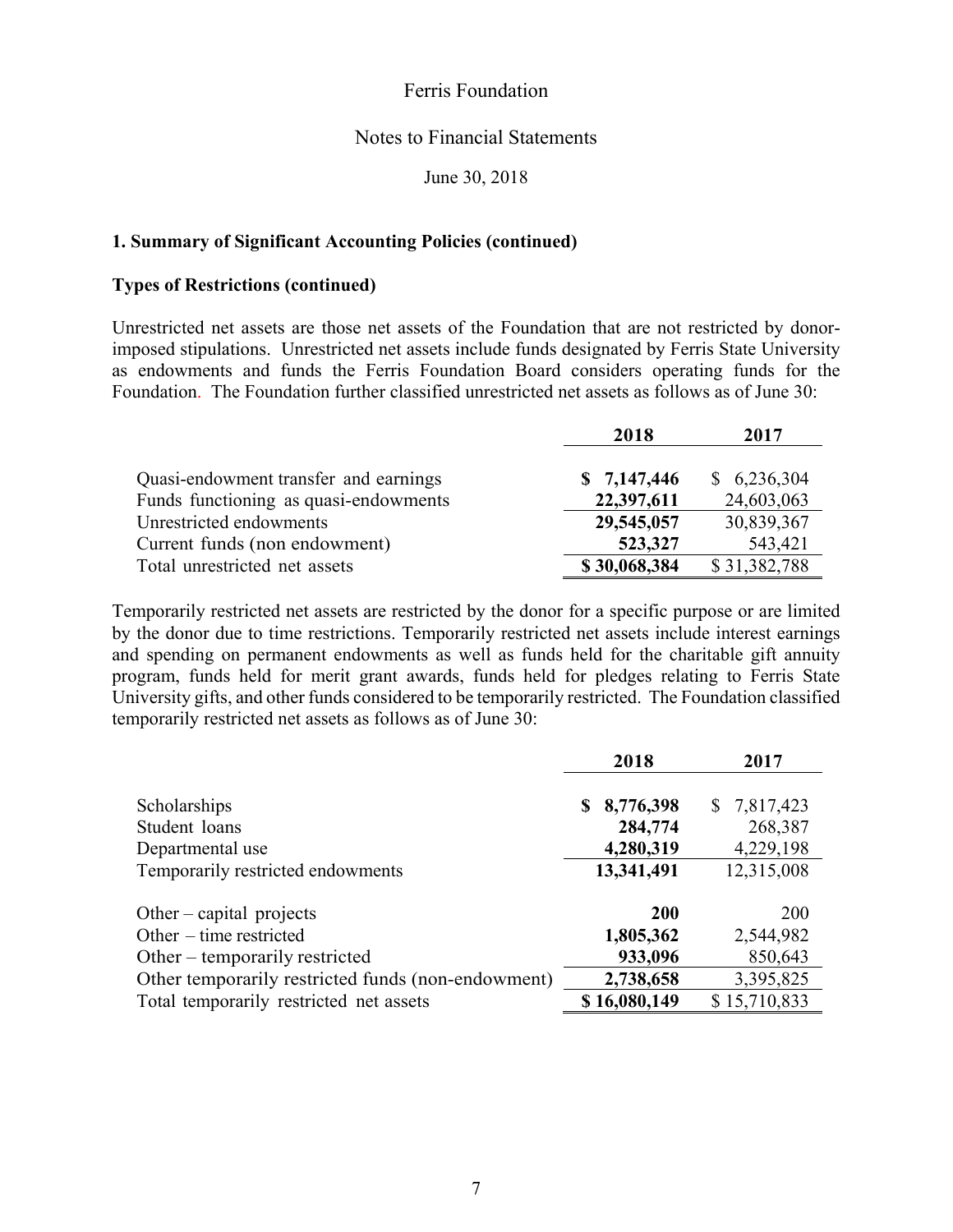#### Notes to Financial Statements

June 30, 2018

## **1. Summary of Significant Accounting Policies (continued)**

#### **Types of Restrictions (continued)**

Permanently restricted net assets, also called permanently restricted endowments, are restricted by the donor in perpetuity with the earnings available for the following purposes as of June 30:

|                                                   | 2018         | 2017         |
|---------------------------------------------------|--------------|--------------|
| Scholarships                                      | \$29,177,239 | \$24,093,914 |
| Student loans                                     | 507,395      | 507,395      |
| Departmental use                                  | 6,178,155    | 6,069,198    |
| Total permanently restricted endowment net assets | \$35,862,789 | \$30,670,507 |

#### **Investments**

Investments are stated at fair value. Investments in bond and equity mutual funds are based on quoted market prices. Investments in limited partnerships are valued at the most recent valuation adjusted for capital calls and distributions. Investment transactions are accounted for on the trade date (date the order to buy or sell is executed). Gains or losses on investments sold are determined using the specific identification method. As of June 30, 2018, the Foundation's remaining capital commitment on investments in limited partnerships was \$8,310,227 (\$7,367,989 as of June 30, 2017).

#### **Concentration of Credit Risk Arising From Deposit Accounts**

The Foundation maintains cash balances at a local bank. Accounts at the financial institution are insured by the Federal Deposit Insurance Corporation up to \$250,000. The Foundation had \$0 in uninsured deposits as of June 30, 2018 and \$170,360 as of June 30, 2017.

#### **Risks and Uncertainties**

The Foundation invests in various investment securities. Investment securities are exposed to various risks such as interest rate, market, and credit risks. Due to the level of risk associated with certain investment securities, it is at least reasonably possible that changes in the values of investment securities will occur in the near term and that such changes could materially affect the amounts reported in the financial statements.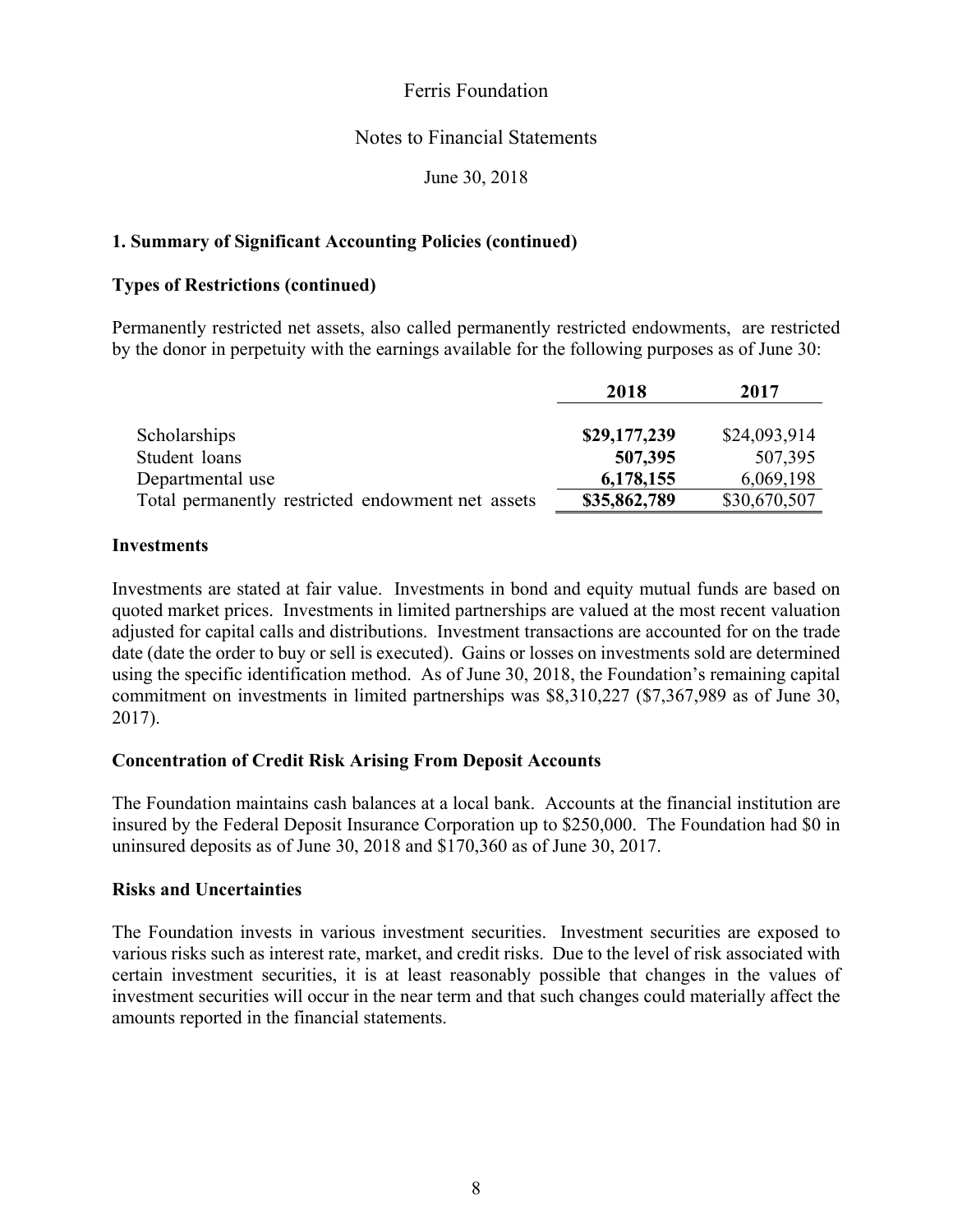## Notes to Financial Statements

June 30, 2018

## **1. Summary of Significant Accounting Policies (continued)**

#### **Use of Estimates**

The preparation of financial statements in conformity with accounting principles generally accepted in the United States of America (U.S. GAAP) requires management to make estimates and assumptions that affect the reported amounts of assets and liabilities and disclosures of contingent assets and liabilities at the date of the financial statements and reported amounts of revenue and expenses during the reporting period. Actual results could differ from those estimates.

#### **Federal Income Taxes**

The Internal Revenue Service has determined that the Foundation is tax exempt under Section 501(c)(3) of the Internal Revenue Code.

Accounting principles generally accepted in the United States of America require management to evaluate tax positions taken by the organization and recognize a tax liability if the organization has taken an uncertain position that more likely than not would not be sustained upon examination by the IRS or other applicable taxing authorities. Management has analyzed the tax positions taken by the Foundation and has concluded that as of June 30, 2018, there are no uncertain positions taken or expected to be taken that would require recognition of a liability or disclosure in the financial statements. The Foundation is subject to routine audits by taxing jurisdictions; however, there are currently no audits in progress for any tax periods. Management believes it is no longer subject to income tax examinations for years prior to June 30, 2015.

#### **Subsequent Events**

The financial statements and related disclosures include evaluation of events up through and including August 28, 2018, which is the date the financial statements were available to be issued.

## **2. Liability for Charitable Gift Annuity Program**

The Foundation operates a charitable gift annuity program whereby donors receive a life income payment stream in exchange for assets conveyed to the Foundation under an annuity contract. The market value of the assets as of June 30, 2018 was \$259,801 (\$280,445 as of June 30, 2017). The liability under the annuity contracts was \$113,328 as of June 30, 2018 (\$130,064 as of June 30, 2017). The liability is recorded at its present value based on the donors' life expectancy.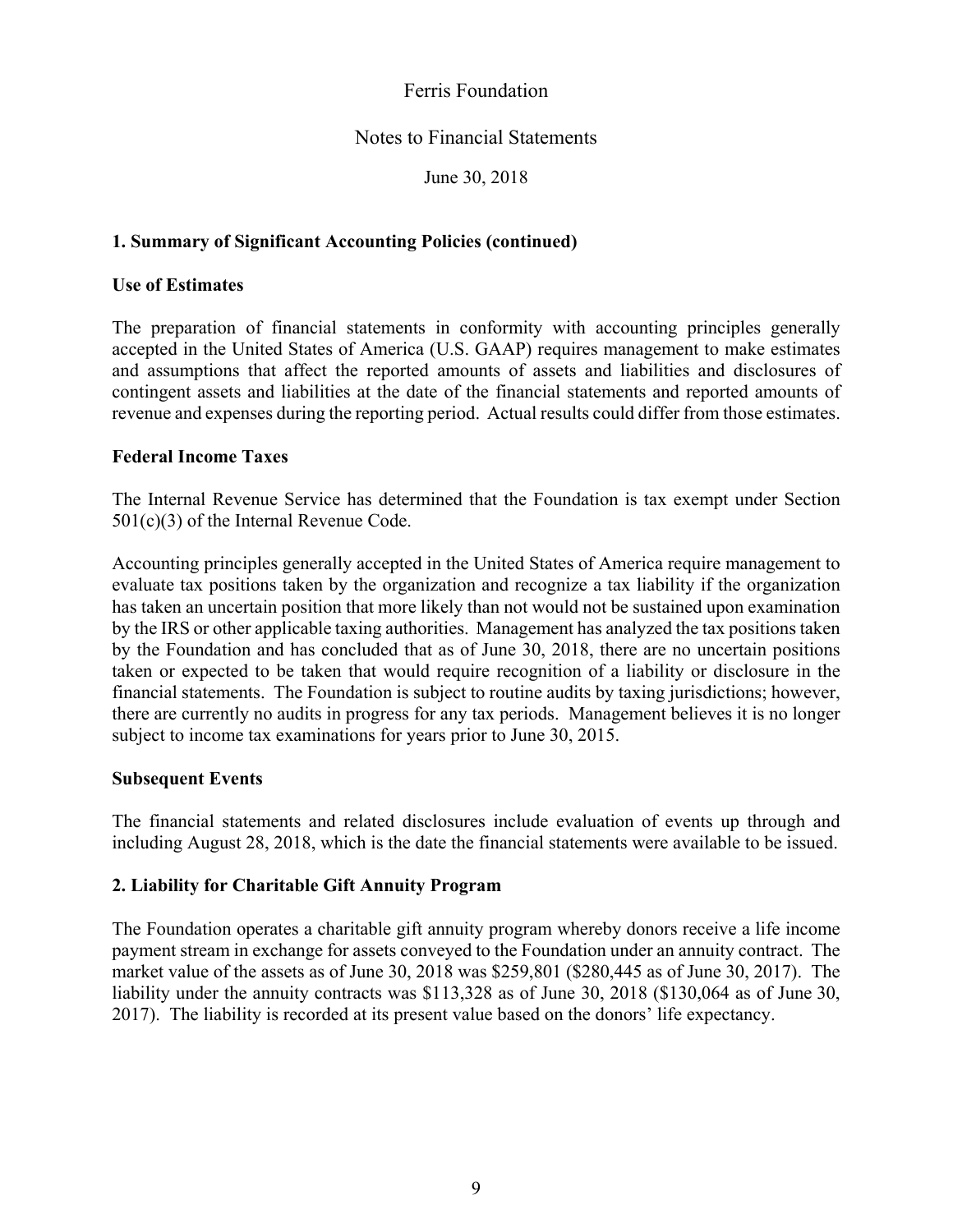#### Notes to Financial Statements

June 30, 2018

#### **2. Liability for Charitable Gift Annuity Program (continued)**

During the year ended June 30, 2018, payments in the amount of \$38,249 were made to the donors and have been recorded as a reduction in the annuity liability (\$17,359 during the year ended June 30, 2017). The discount rates used to compute the annuity liability ranged from 4.3 percent to 9.4 percent for 2018 and 2017. Under the terms of the contracts, the assets are restricted until the death of the donors.

#### **3. Cash and Investments**

Cash and cash equivalents consist of the following as of June 30:

|                                 | 2018                 | 2017                    |
|---------------------------------|----------------------|-------------------------|
|                                 |                      |                         |
| Bank balance                    | $\frac{\$}{224,229}$ | 440,122<br><sup>S</sup> |
| Money market funds              | 1,060,929            | 2,713,379               |
| Total cash and cash equivalents | \$1,285,158          | \$3,153,501             |

Market values of investments are summarized as follows as of June 30:

|                                                  | 2018         | 2017         |
|--------------------------------------------------|--------------|--------------|
| Mutual funds:                                    |              |              |
| Equity funds                                     | \$39,061,152 | \$29,686,257 |
| Bond funds                                       | 10,403,966   | 7,895,791    |
| Limited partnerships – real estate               | 2,745,025    | 2,609,339    |
| Limited partnerships – hedge funds               | 10,911,497   | 18,431,868   |
| Limited partnerships – natural                   |              |              |
| resources/commodities                            | 6,799,401    | 7,258,656    |
| Limited partnerships - private equity/distressed | 7,251,109    | 5,144,870    |
| Charitable gift annuity funds                    | 259,801      | 280,445      |
| Total investments                                | \$77,431,951 | \$71,307,226 |

Income (losses) from investments consists of the following as of June 30:

|                                            | 2018        | 2017        |
|--------------------------------------------|-------------|-------------|
|                                            |             |             |
| Investment income – interest and dividends | \$2,046,157 | \$1,124,569 |
| Realized gains                             | 7,730,665   | 122,926     |
| Unrealized gains (losses)                  | (4,646,305) | 5,247,503   |
| Total                                      | \$5,130,517 | \$6,494,998 |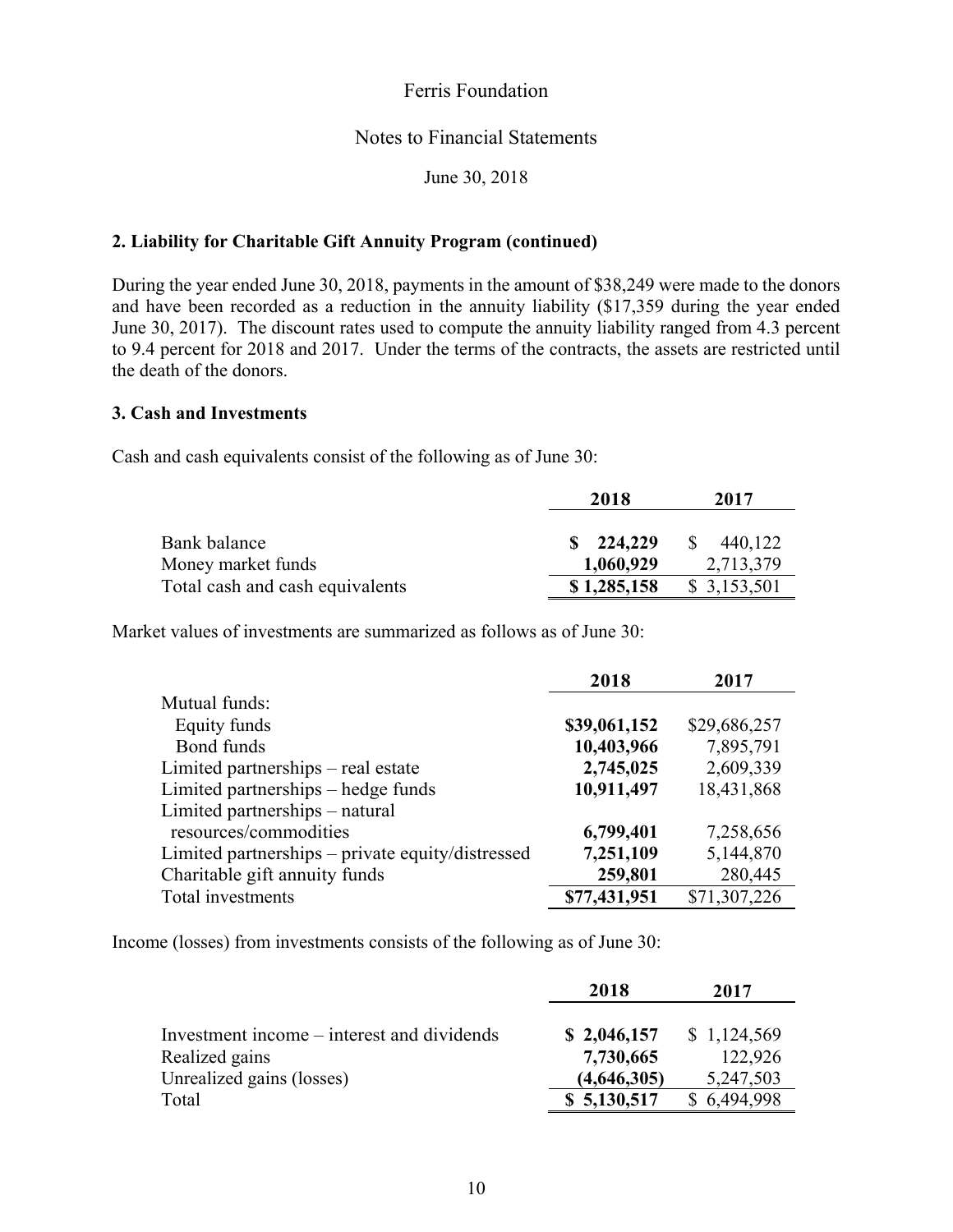#### Notes to Financial Statements

June 30, 2018

#### **4. Related Party Transactions**

During the year ended June 30, 2018, the Foundation matched \$2,195,078 in Ferris Futures Endowment funds and \$1,556,690 during the year ended June 30, 2017. The University transferred \$120,681 for the year ended June 30, 2018 and \$316,394 for the year ended June 30, 2017 to the Foundation from designated and expendable restricted fund groups. In addition, the Foundation made distributions from the endowment funds and the merit grant program to the University in the amounts of \$2,761,744 for the year ended June 30, 2018 and \$1,778,819 for the year ended June 30, 2017. These distributions provided support to various University scholarships, loans, and departmental accounts and to fund merit grant awards to faculty and staff.

Gifts to Ferris State University, Kendall College of Art and Design, the Urban Institute for Contemporary Arts, and the Ferris Foundation are processed by the Foundation and transferred to the appropriate designation as support to these organizations. This approach enhances stewardship and communication with donors, creating a more unified approach to philanthropy and further strengthens the Foundation's mission as the fundraising arm of the University. Gift revenue is reflected in the temporarily restricted fund of the statements of activities. Support designated to Ferris State University for the year ended June 30, 2018 was \$3,183,457 and for the year ended June 30, 2017 was \$4,426,562.

It is the University's policy to pay substantially all of the Foundation's expenses relating to the soliciting and collecting of donations. FASB accounting standards require that affiliated organizations providing support services to the Foundation recognize the related personnel costs of those services on the financial statements. As a result, Ferris State University staff completed a calculation that indicates its overall support to the Ferris Foundation. This figure measured for the year ended June 30, 2018 is \$2,305,588 and for the year ended June 30, 2017 is \$2,247,326. This amount is reported in the statements of activities as gifts and contributions revenue and under expenses as support services donated from Ferris State University in the unrestricted fund and has no effect on net assets.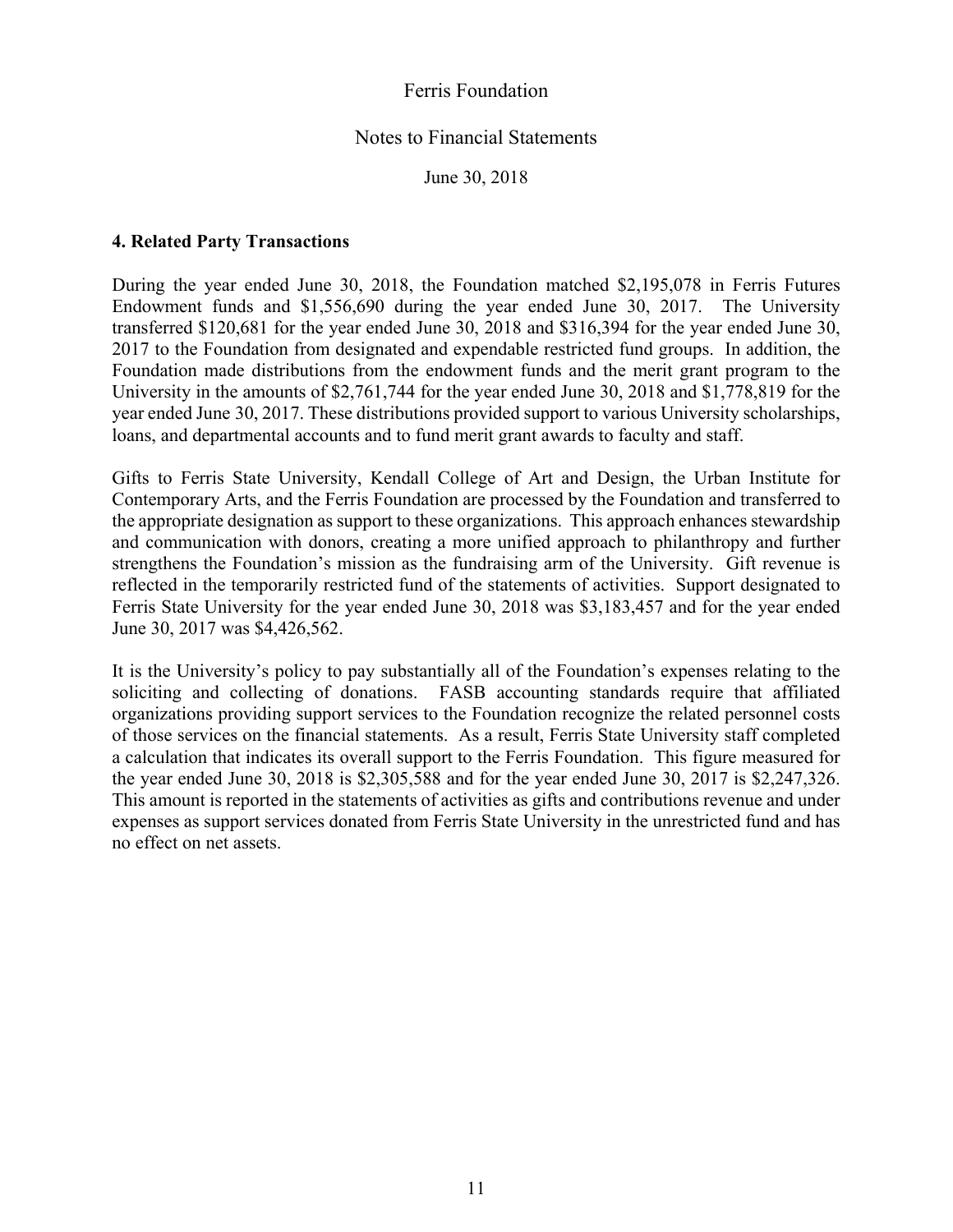#### Notes to Financial Statements

June 30, 2018

#### **5. Functional Expenses**

The Foundation is required to provide information about expenses by their functional classification. Functional classifications most likely to be used by the Foundation include program services, management and general, and fundraising. Program services expenses result from goods and services being distributed in support of the mission (see Note 4 for further information); management and general expenses result from administrative activities; and fundraising expenses result from the costs of fundraising campaigns and other activities involved in soliciting gifts from donors. Support services are identified as those services donated by Ferris State University and considered to be expensed in the year the service is provided (see Note 4 for further information). Although methods of allocation used are considered appropriate, other methods could be used that would produce different amounts.

Total expenses of the Foundation by functional classification are summarized as follows as of June 30:

|                        | 2018        | 2017        |
|------------------------|-------------|-------------|
| Program services       | \$5,945,201 | \$6,205,381 |
| Management and general | 249,380     | 272,825     |
| Fundraising            | 378,077     | 333,453     |
| Support services       | 2,305,588   | 2,247,326   |
| Total expenses         | \$8,878,246 | \$9,058,985 |

#### **6. Pledges Receivable**

The fair value of pledges receivable is estimated by discounting expected cash inflows and outflows to their present value using appropriate rates with the risk of realizing such cash inflows and outflows, which was 3.0 percent as of June 30, 2018 and 2017. The fair value of pledges also includes adjusting for amounts not deemed collectible totaling \$18,254 for June 30, 2018 and \$75,012 for June 30, 2017.

The following shows the balance due of unconditional promises to give to the Foundation as of June 30:

|                                            | 2018        | 2017        |
|--------------------------------------------|-------------|-------------|
| Pledges receivable in less than one year   | \$1,494,796 | \$1,964,068 |
| Pledges receivable in one to five years    | 2,134,450   | 1,936,998   |
| Pledges receivable in more than five years | 30,227      | 42,904      |
| Present value discount                     | (220, 350)  | (211,280)   |
| Total                                      | \$3,439,123 | \$3,732,690 |

Approximately 35% of the Foundation's pledges receivable was from two donors as of June 30, 2018.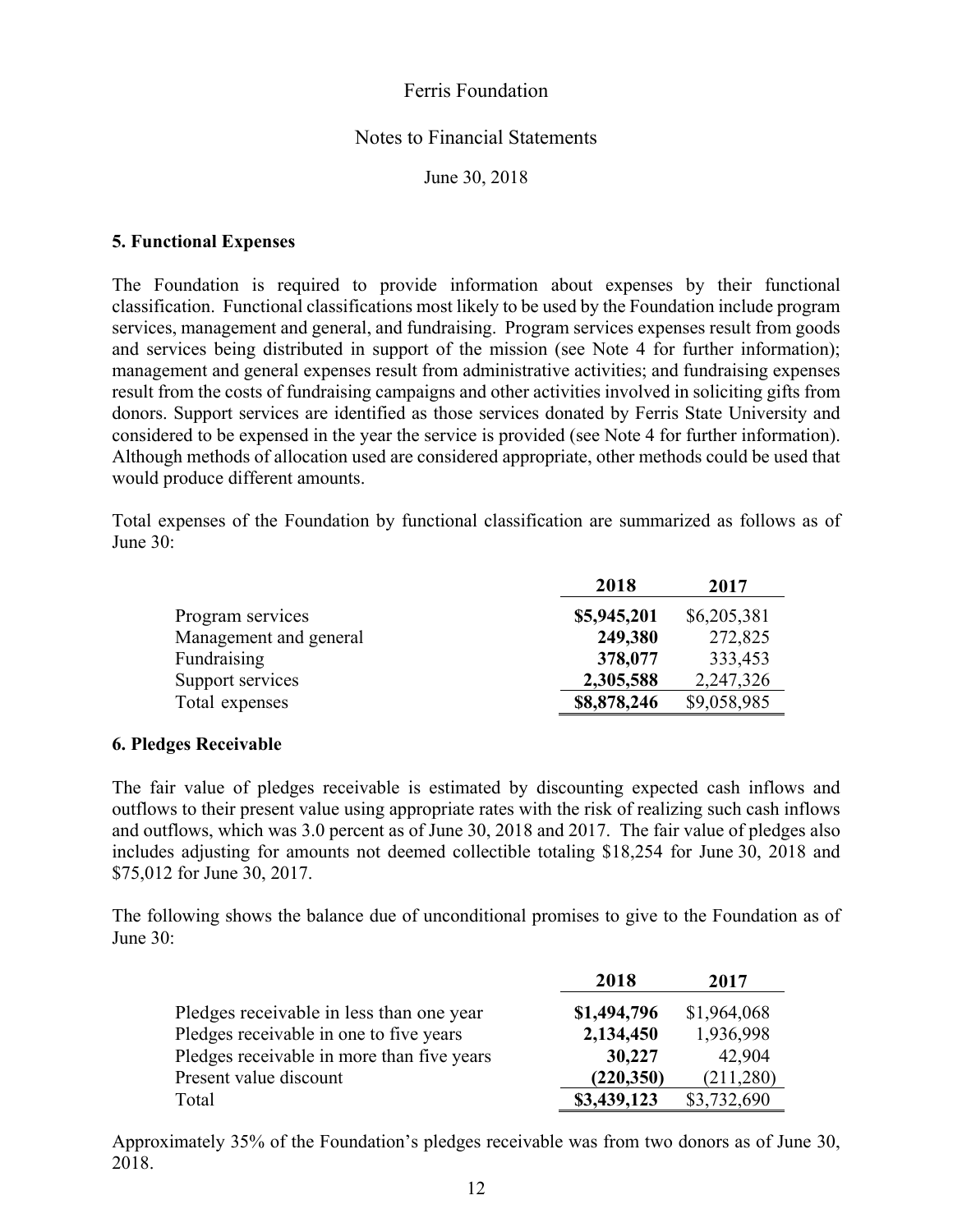#### Notes to Financial Statements

June 30, 2018

#### **7. Fair Value Measurements**

The following present information about the Foundation's assets measured at fair value on a recurring basis and the valuation techniques used to determine those fair values.

In general, fair values determined by Level 1 inputs use quoted prices in active markets for identical assets or liabilities that the Foundation has the ability to access.

Fair values determined by Level 2 inputs use other inputs that are observable, either directly or indirectly. These Level 2 inputs include quoted prices for similar assets in active markets, and other inputs such as interest rates and yield curves that are observable at commonly quoted intervals.

Level 3 inputs are unobservable inputs, including inputs that are available in situations where there is little, if any, market activity for the related asset.

In instances where inputs used to measure fair value fall into different levels in the above fair value hierarchy, fair value measurements in their entirety are categorized based on the lowest level input that is significant to the valuation. The Foundation's assessment of the significance of particular inputs to these fair value measurements requires judgment and considers factors specific to each asset.

The Foundation's policy is to recognize transfers between levels of the fair value hierarchy as of the end of the reporting period. For the years ended June 30, 2018 and 2017, there were no transfers between levels of the fair value hierarchy.

Assets measured at fair value on a recurring basis as of June 30, 2018 included the following:

|                                     | <b>Quoted Prices in</b><br><b>Active Markets</b><br>for Identical<br><b>Assets</b><br>(Level 1) | Significant<br><b>Other</b><br><b>Observable</b><br>Inputs<br>(Level 2) | Significant<br>Unobservable<br>Inputs<br>(Level 3) | <b>Balance at</b><br><b>June 30,</b><br>2018 |
|-------------------------------------|-------------------------------------------------------------------------------------------------|-------------------------------------------------------------------------|----------------------------------------------------|----------------------------------------------|
|                                     |                                                                                                 |                                                                         |                                                    |                                              |
| Public equity mutual funds          | \$39,061,152                                                                                    | S                                                                       | S<br>$\overline{\phantom{0}}$                      | \$39,061,152                                 |
| Fixed-income mutual funds           | 8,016,092                                                                                       | 2,387,874                                                               |                                                    | 10,403,966                                   |
| Charitable gift annuity funds       | 259,801                                                                                         |                                                                         |                                                    | 259,801                                      |
| Pledges receivable                  |                                                                                                 |                                                                         | 3,439,123                                          | 3,439,123                                    |
| Total                               | \$47,337,045                                                                                    | \$2,387,874                                                             | \$3,439,123                                        | 53,164,042                                   |
| Limited partnerships that calculate |                                                                                                 |                                                                         |                                                    |                                              |
| net asset value per share           |                                                                                                 |                                                                         |                                                    | 27,707,032                                   |
| Balance as of June 30, 2018         |                                                                                                 |                                                                         |                                                    | \$80,871,074                                 |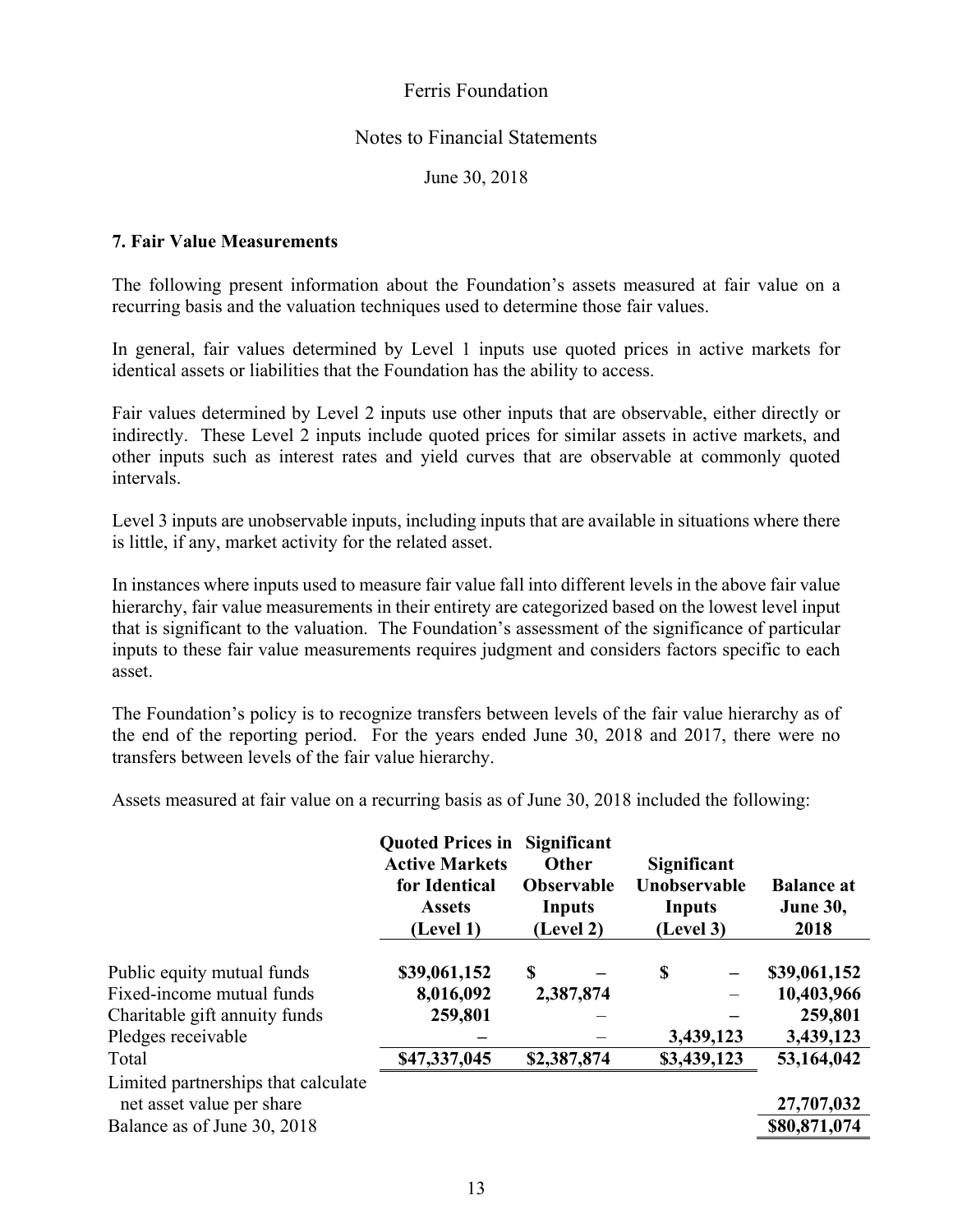#### Notes to Financial Statements

June 30, 2018

#### **7. Fair Value Measurements (continued)**

Assets measured at fair value on a recurring basis as of June 30, 2017 included the following:

|                                     | <b>Quoted Prices in</b><br><b>Active Markets</b><br>for Identical<br><b>Assets</b><br>(Level 1) | Significant<br>Other<br>Observable<br>Inputs<br>(Level 2) | Significant<br>Unobservable<br>Inputs<br>(Level 3) | <b>Balance at</b><br><b>June 30,</b><br>2017 |
|-------------------------------------|-------------------------------------------------------------------------------------------------|-----------------------------------------------------------|----------------------------------------------------|----------------------------------------------|
|                                     |                                                                                                 |                                                           |                                                    |                                              |
| Public equity mutual funds          | \$29,686,257                                                                                    | $\mathbb{S}$                                              | \$<br>$\overline{\phantom{m}}$                     | \$29,686,257                                 |
| Fixed-income mutual funds           | 2,859,640                                                                                       | 5,036,151                                                 |                                                    | 7,895,791                                    |
| Charitable gift annuity funds       | 280,445                                                                                         |                                                           |                                                    | 280,445                                      |
| Pledges receivable                  |                                                                                                 |                                                           | 3,732,690                                          | 3,732,690                                    |
| Total                               | \$32,826,342                                                                                    | \$5,036,151                                               | \$3,732,690                                        | 41,595,183                                   |
| Limited partnerships that calculate |                                                                                                 |                                                           |                                                    |                                              |
| net asset value per share           |                                                                                                 |                                                           |                                                    | 33,444,733                                   |
| Balance as of June 30, 2017         |                                                                                                 |                                                           |                                                    | \$75,039,916                                 |

The Foundation has adopted, on a prospective basis, accounting standards, which require additional classifications in disclosures of the changes in Level 3 assets measured at fair value on a recurring basis.

Both observable and unobservable inputs may be used to determine the fair value of positions classified as Level 3 assets. As a result, the unrealized gains and losses for these assets presented in the tables above may include changes in fair value that were attributable to both observable and unobservable inputs.

Pledges receivable categorized as Level 3 assets consist of pledge receivable balances discounted at the Foundation's borrowing rate each fiscal year end and adjusted for amounts not deemed collectible.

Changes in Level 3 assets measured at fair value on a recurring basis included the following:

| Pledges receivable as of July 1, 2016  | \$3,772,919 |
|----------------------------------------|-------------|
| Net pledges collected                  | (40,229)    |
| Pledges receivable as of June 30, 2017 | 3,732,690   |
| Net pledges collected                  | (293, 567)  |
| Pledges receivable as of June 30, 2018 | \$3,439,123 |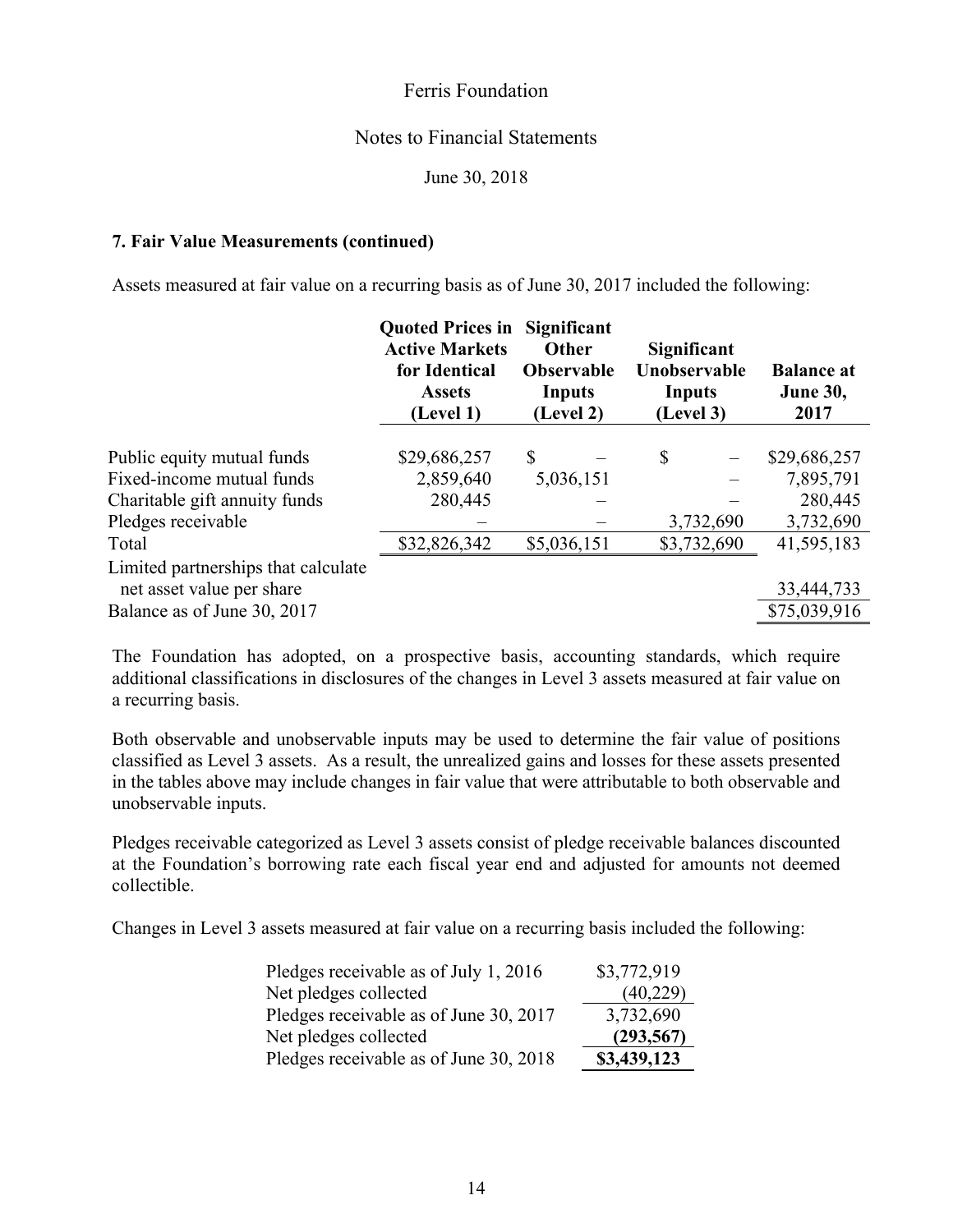## Notes to Financial Statements

June 30, 2018

#### **8. Investments in Entities that Calculate Net Asset Value per Share**

The Foundation holds shares or interests in investment companies at year end whereby the fair value of the investment held is estimated based on the net asset value per share (or its equivalent) of the investment company.

Investments held as of June 30, 2018 included the following:

|                                                      |                   | <b>Unfunded</b>    |
|------------------------------------------------------|-------------------|--------------------|
|                                                      | <b>Fair Value</b> | <b>Commitments</b> |
|                                                      |                   |                    |
| Limited partnerships – real estate                   | \$2,745,025       | \$1,158,757        |
| Limited partnerships – private equity/distressed     | 7,251,109         | 5,955,511          |
| Limited partnerships – hedge funds                   | 10,911,497        |                    |
| Limited partnerships - natural resources/commodities | 6,799,401         | 1,195,959          |
| Balance as of June 30, 2018                          | \$27,707,032      | \$8,310,227        |

Investments held as of June 30, 2017 included the following:

|                                                      | <b>Fair Value</b> | <b>Unfunded</b><br><b>Commitments</b> |
|------------------------------------------------------|-------------------|---------------------------------------|
| Limited partnerships – real estate                   | \$2,609,339       |                                       |
| Limited partnerships – private equity/distressed     | 5,144,870         | 5,968,530                             |
| Limited partnerships – hedge funds                   | 18,431,868        |                                       |
| Limited partnerships - natural resources/commodities | 7,258,656         | 1,399,459                             |
| Balance as of June 30, 2017                          | \$33,444,733      | \$7,367,989                           |

#### **Real Estate**

Five limited partnerships comprise the total investment in real estate.

Investment manager (a) invests in a diversified portfolio of equities issued by real estate investment trusts (REIT) and other real estate operating entities and employs a value-oriented investment philosophy, fundamentally research driven, bottom-up investing. Investments are placed in three regions: North America, Europe, and Asia-Pacific. The goal is to construct a diverse pool of global real property securities.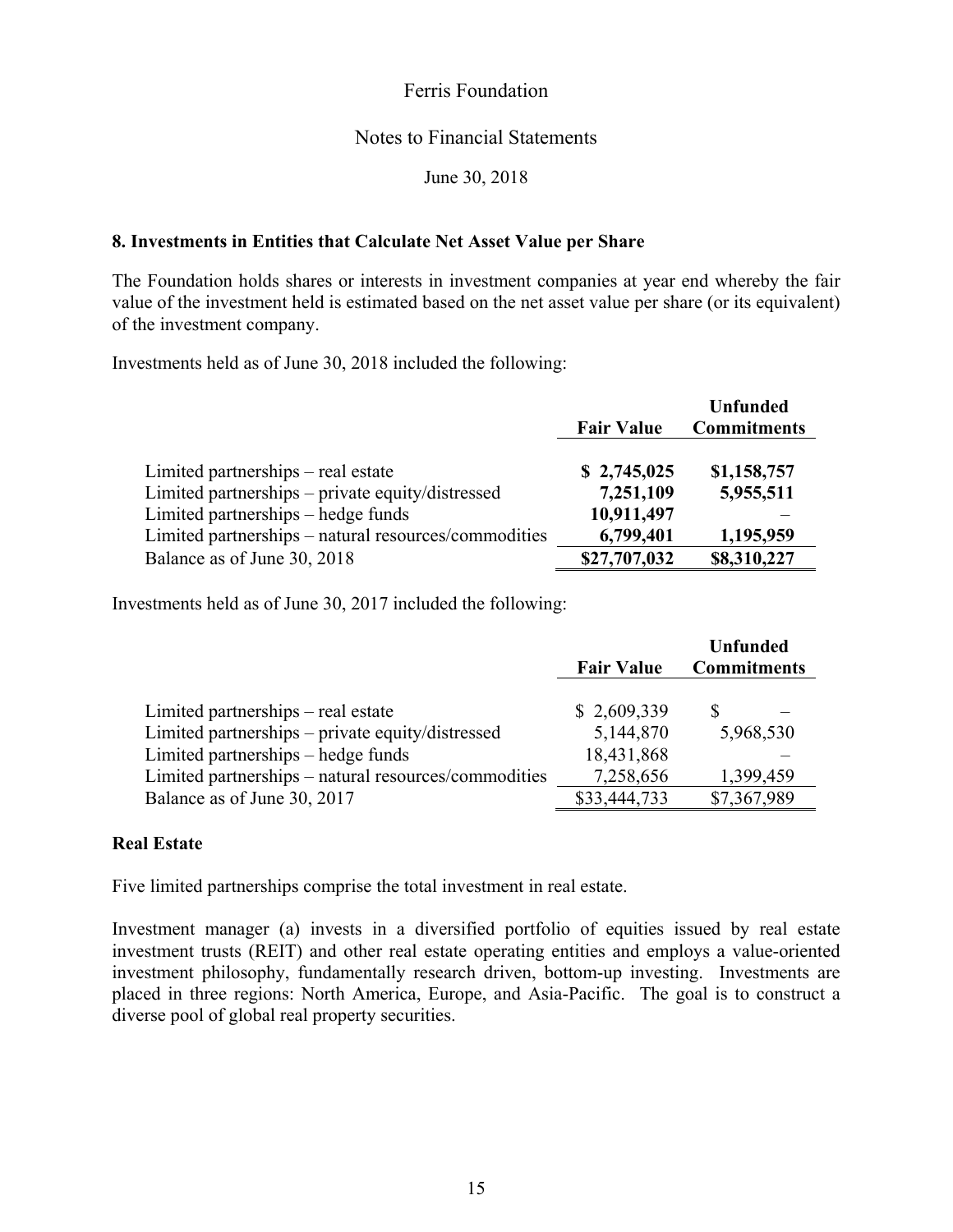## Notes to Financial Statements

June 30, 2018

## **8. Investments in Entities that Calculate Net Asset Value per Share (continued)**

#### **Real Estate (continued)**

Investment manager (b) invests in office, apartment, industrial, and other commercial real estate properties located primarily in the United States, and in real estate related securities. It is anticipated that investments will be made in a minimum of three major property types and in 15 national property markets with ownership in over 100 commercial types of properties. The partnership continues to liquidate holdings beyond its initial termination date of December 31, 2013.

Investment manager (c) invests in certain private real estate funds investing in office, retail, industrial or other commercial properties, and selected residential properties or real estate related securities, made primarily in Europe, with secondary focus on properties in certain Asian markets. The partnership continues to liquidate holdings beyond its initial termination date of December 31, 2014.

Investment manager (d) invests in opportunities in real estate such as development opportunities, property management, deal structuring, markets that are out of favor, and acquiring assets at discounts to their intrinsic value. The term of the partnership is 10 years from the last closing date offered to partners, expected to be in 2025 or as soon as reasonable thereafter. This direct manager will provide diversification through various real estate opportunities, various geographies, and through the use of both equity and debt instruments in the placement and purchase of investments.

Investment manager (e) is focused on absolute return with three key strengths to their investment approach: experience management team and alignment of interests, flexibility to invest across geographies and product types, and focus on risk-adjusted returns. The fund invests domestically primarily in multifamily, retail, industrial, and office. The fund closed in January 2018 and has a 10 year term with option to extend.

## **Private Equity/Distressed**

Combined for financial statement presentation purposes, the private equity manager(s) are fund of funds managers and direct placement fund managers investing in a program of venture capital, domestic private equity, distressed and buyout strategies, and international private capital investments using a value-added approach. The private capital program is designed to also invest in opportunistic funds. The Foundation utilizes eight managers to invest in fourteen private equity funds. Investment commitments are spread across multiple years to create vintage year diversification in addition to program diversification. Both distressed investment funds are considered a fund of funds with emphasis on investing in private companies undergoing financial distress.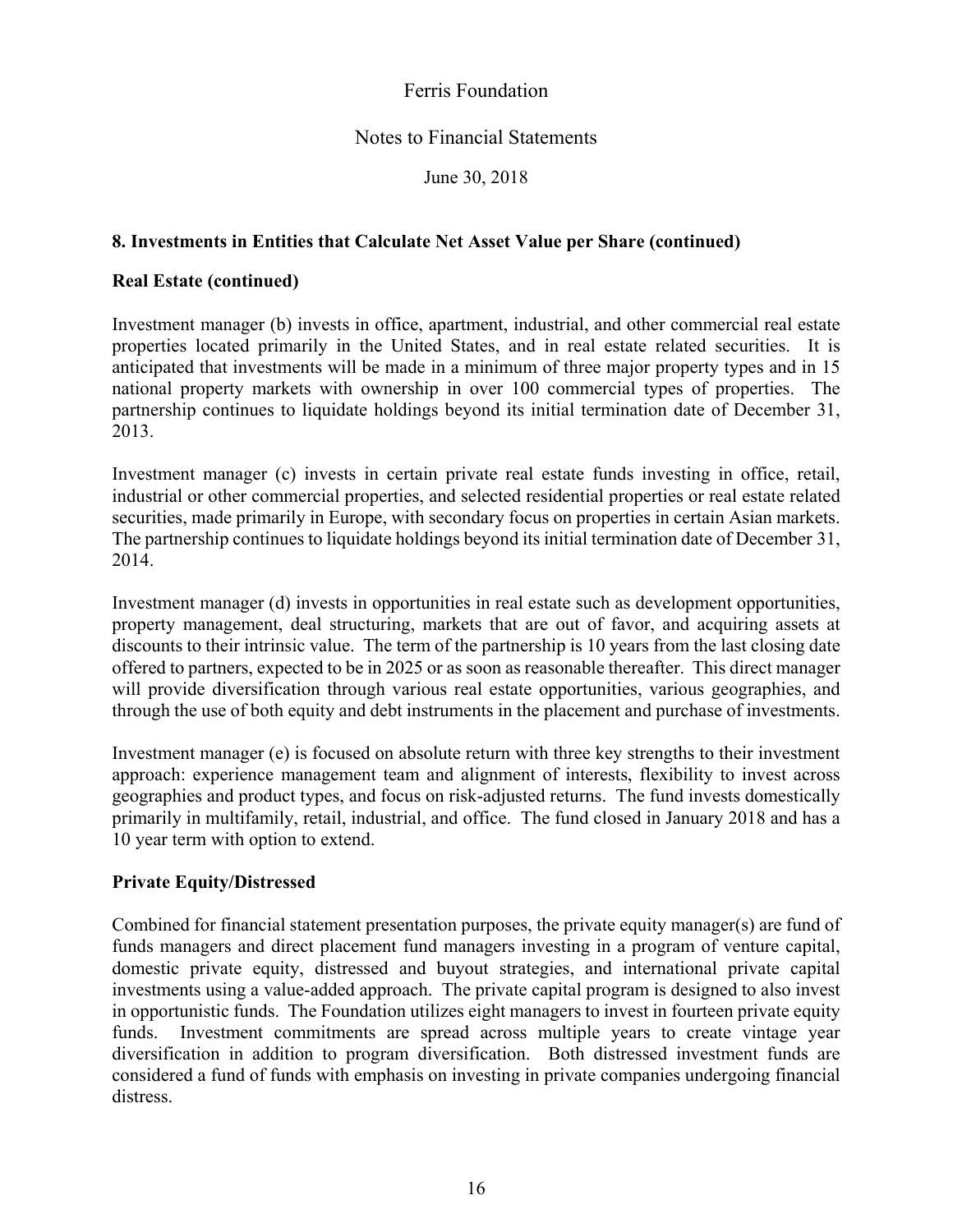## Notes to Financial Statements

June 30, 2018

## **8. Investments in Entities that Calculate Net Asset Value per Share (continued)**

#### **Hedge Funds**

Two limited partnerships make up the investments in hedge funds.

Investment manager (a) is focused on generating attractive, low volatility returns in a consistent repeatable manner with limited dependence on broader debt and equity markets. The fund focuses on four primary hedge fund sectors: relative value, equity market neutral and low net equity, event driven, and distressed and credit securities. The fund does not typically invest in more volatile strategies such as directional long/short equity, global macro, commodity trading advisors, or managed futures.

Investment manager (b) employs an opportunistic strategy designed to generate long-term capital appreciation by investing in securities that have strong risk-reward characteristics. The Fund primarily focuses on equities, but may opportunistically invest globally across the capital structure. The fund tends to focus on value driven investments mispriced relative to intrinsic value or special situations characterized by a substantial degree of complexity such as spin-offs, liquidations, litigation, bankruptcies, corporate restructurings, takeover bids, rights offerings, exchange offers, tender offers, special dividends, and other similar transactions.

#### **Natural Resources/Commodities**

Five limited partnerships comprise the total of investments in natural resources/commodities.

Investment manager (a) invests in a multi-fund manager approach in the areas of oil and gas production, energy services, and other natural resource related industries including timber, power services, infrastructure and manufacturing, mining and mineral extraction, and renewable and alternative energy technology. Diversification occurs through private equity strategies and property acquisition strategies. The partnership will terminate 12 years after official partnership filing, or approximately December 31, 2018, and liquidation is limited.

Investment manager (b) invests in a multi-fund manager approach in the areas of oil and gas production, energy services, and other natural resource related industries including timber, power services, infrastructure and manufacturing, mining and mineral extraction, and renewable and alternative energy technology. Diversification occurs through private equity strategies and property acquisition strategies. The partnership will terminate 12 years after official partnership filing, or approximately December 31, 2021, and liquidation is limited.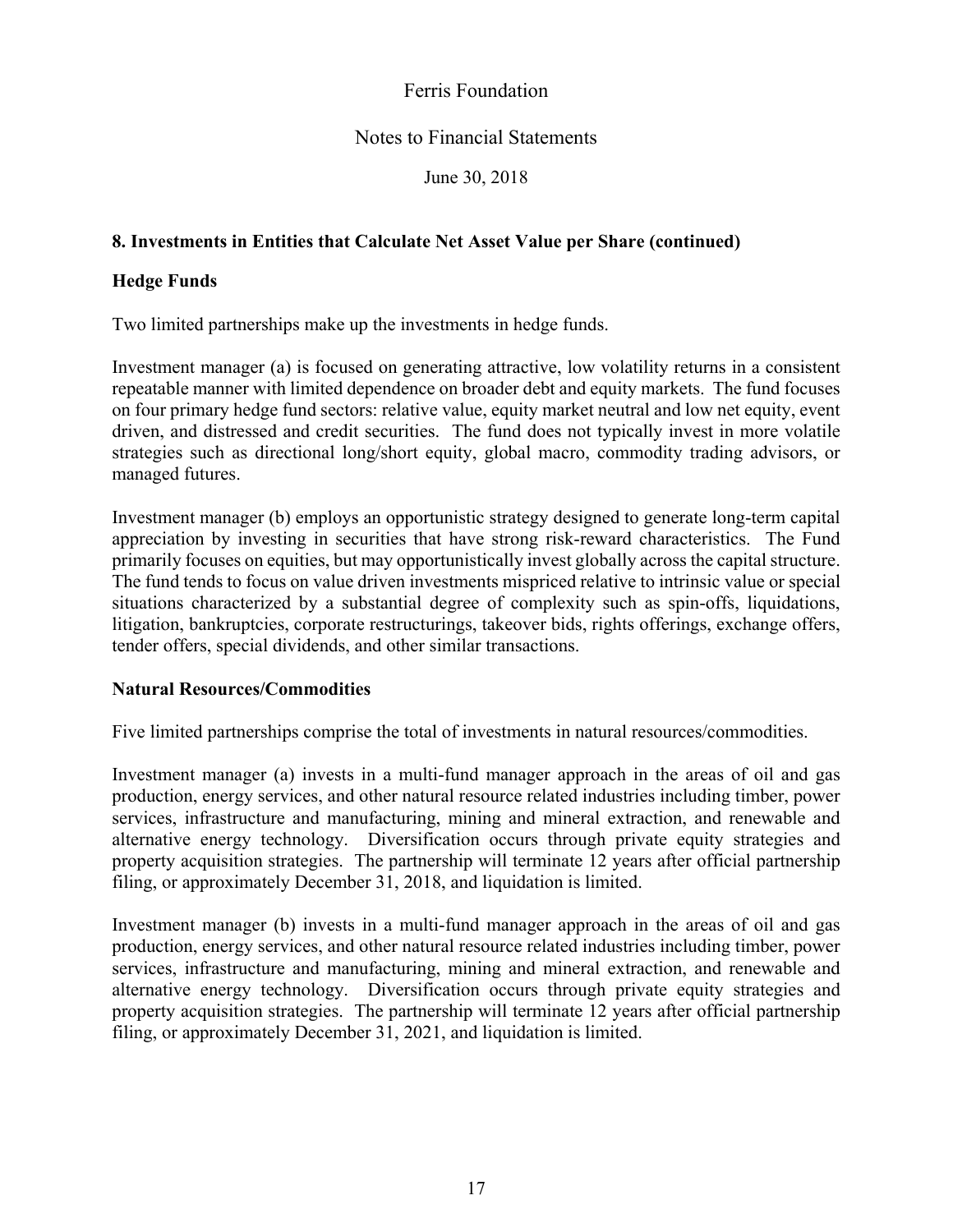## Notes to Financial Statements

June 30, 2018

#### **8. Investments in Entities that Calculate Net Asset Value per Share (continued)**

#### **Natural Resources/Commodities (continued)**

Investment manager (c) is a fund of funds manager investing in 7 to 10 energy funds engaged in acquisition and exploitation of proved oil and natural gas reserves in North America. Modest exposure to energy infrastructure, technology, services, and international reserve-based opportunities are allowed. The fund will terminate in 15 years after official partnership filing or approximately December 31, 2021. Limited partners may seek liquidation through the general partner by selling its partnership share to other limited partners, the general partners, or a third party.

Investment manager (d) invests in income-generating publicly traded Master Limited Partnerships (MLPs), either directly or via equity swaps, with a focus on energy sector MLPs and other C-Corporation energy infrastructure companies. Securities held may include common, preferred, and subordinated units of partnership interest and general partnership interests in MLPs. The fund may invest in other private placements and other non-public offerings of securities of MLPs.

Investment manager (e) invests in primary or secondary acquisitions of non-marketable limited partnerships that invest in the energy, mining, and/or minerals industries, or through coinvestments alongside the managers of the partnerships or alongside other persons or entities. The general purpose of this partnership is to hold its interests and manage its interests to realize significant long-term capital appreciation in a variety of security types either purchased through public or private markets, or in connection with a loan.

#### **Liquidity and Redemption Notice Requirements**

Investments in entities that calculate net asset value per share have illiquid properties associated with the nature and type of investment in private capital and hedge funds. Certain lock up periods and redemption notification requirements are mandatory to liquidate these funds. Limited secondary markets exist for certain types of investment vehicles.

For private equity, real estate, and natural resource investments that calculate net asset value per share, the Foundation must hold these assets and receive distributions through the period of investment until the partnership terminates. Although distributions are made throughout the period of time the investment is held, this is not considered a liquid market. The Foundation's investments with hedge funds also have written notification requirements to access the funds. Funds requested for liquidation are made available depending on partnership agreements; currently this range is between  $30 - 100$  days. Hedge funds may also have other provisions on liquidity to meet annual audit requirements.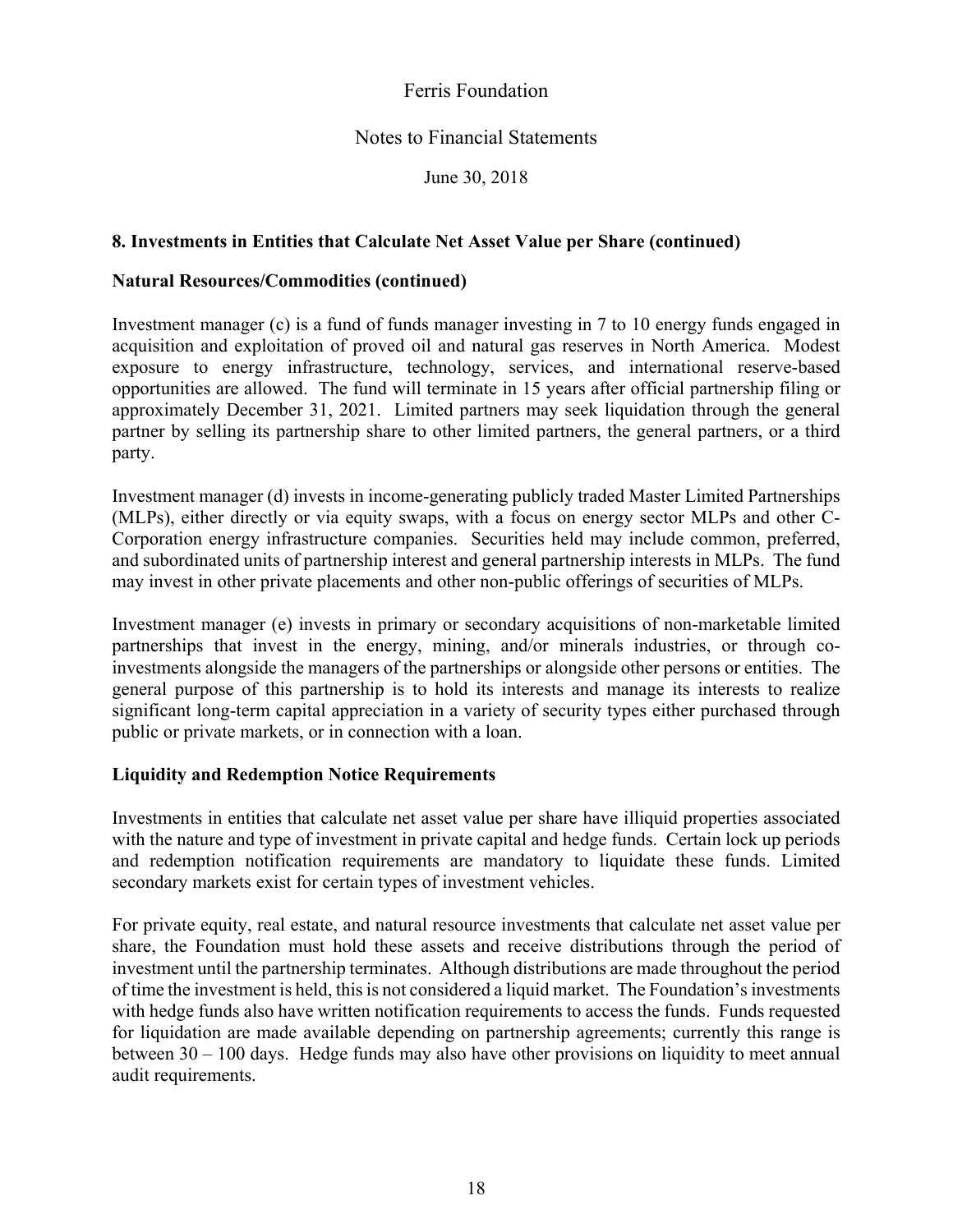#### Notes to Financial Statements

June 30, 2018

#### **9. Donor- and Board-restricted Endowments**

The Foundation's endowment includes both donor-restricted endowment funds and funds designated by the Board of Directors or management to function as endowments. Net assets associated with endowment funds, including funds designated by the board of directors to function as endowments, are classified and reported based on the existence or absence of donor-imposed restrictions.

Endowment net asset composition by type of fund as of June 30, 2018 is as follows:

|                 |                     | <b>Temporarily</b> | <b>Permanently</b> |              |
|-----------------|---------------------|--------------------|--------------------|--------------|
|                 | <b>Unrestricted</b> | <b>Restricted</b>  | <b>Restricted</b>  | <b>Total</b> |
|                 |                     |                    |                    |              |
| Endowment       | S                   | \$13,341,491       | \$35,862,789       | \$49,204,280 |
| Quasi-endowment | 29,545,057          |                    |                    | 29,545,057   |
| Total funds     | \$29,545,057        | \$13,341,491       | \$35,862,789       | \$78,749,337 |

Changes in endowment net assets for the fiscal year ended June 30, 2018 include:

|                                                           |                     | <b>Temporarily</b> | <b>Permanently</b> |              |
|-----------------------------------------------------------|---------------------|--------------------|--------------------|--------------|
|                                                           | <b>Unrestricted</b> | <b>Restricted</b>  | <b>Restricted</b>  | <b>Total</b> |
| Endowment net assets -<br>beginning of year               | \$30,839,367        | \$12,315,008       | \$30,670,507       | \$73,824,882 |
| Investment return:                                        |                     |                    |                    |              |
| Investment income<br>Net realized/unrealized              | 809,424             | 1,179,010          |                    | 1,988,434    |
| gain                                                      | 1,308,561           | 1,759,314          |                    | 3,067,875    |
| Total investment return                                   | 2,117,985           | 2,938,324          |                    | 5,056,309    |
| Contributions<br>Appropriation of<br>endowment assets for | 8,308               |                    | 2,926,928          | 2,935,236    |
| expenditures                                              | (1, 275, 930)       | (1,911,841)        |                    | (3,187,771)  |
| Matching gifts for Ferris                                 |                     |                    |                    |              |
| <b>Futures Endowment</b>                                  | (2, 195, 078)       |                    | 2,195,078          |              |
| Transfers to create                                       |                     |                    |                    |              |
| endowment funds                                           | 50,405              |                    | 70,276             | 120,681      |
| Endowment net assets -                                    |                     |                    |                    |              |
| end of the year                                           | \$29,545,057        | \$13,341,491       | \$35,862,789       | \$78,749,337 |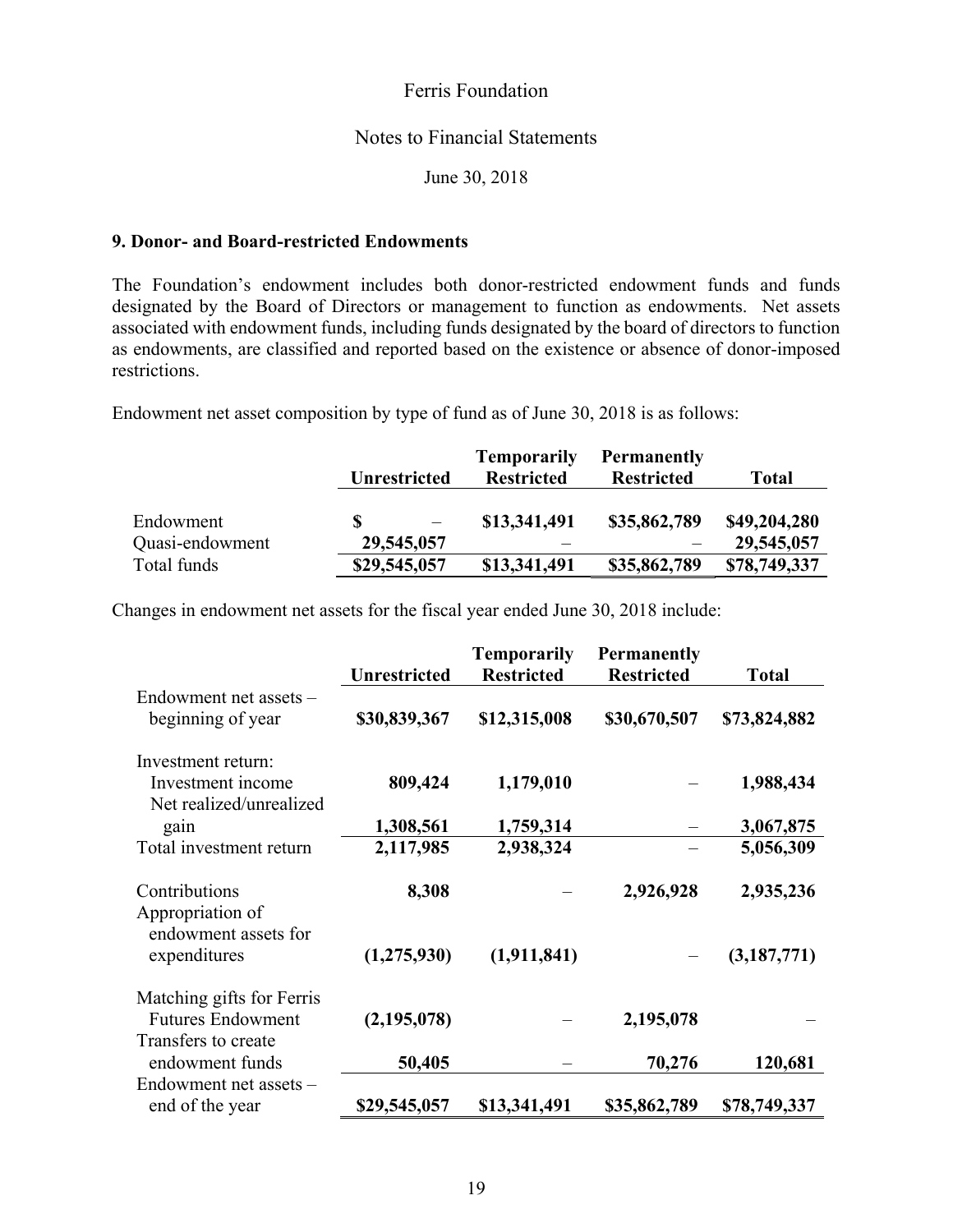# Notes to Financial Statements

June 30, 2018

## **9. Donor- and Board-restricted Endowments (continued)**

Endowment net asset composition by type of fund as of June 30, 2017 is as follows:

|                 |                     | <b>Temporarily</b> | <b>Permanently</b> |              |
|-----------------|---------------------|--------------------|--------------------|--------------|
|                 | <b>Unrestricted</b> | <b>Restricted</b>  | <b>Restricted</b>  | <b>Total</b> |
|                 |                     |                    |                    |              |
| Endowment       |                     | \$12,315,008       | \$30,670,507       | \$42,985,515 |
| Quasi-endowment | 30,839,367          |                    |                    | 30,839,367   |
| Total funds     | \$30,839,367        | \$12,315,008       | \$30,670,507       | \$73,824,882 |

Changes in endowment net assets for the fiscal year ended June 30, 2017 include:

|                                          | <b>Unrestricted</b> | Temporarily<br><b>Restricted</b> | <b>Permanently</b><br><b>Restricted</b> | <b>Total</b> |
|------------------------------------------|---------------------|----------------------------------|-----------------------------------------|--------------|
| Endowment net assets -                   |                     |                                  |                                         |              |
| beginning of year                        | \$30,115,284        | \$10,307,218                     | \$24,803,709                            | \$65,226,211 |
| Investment return:                       |                     |                                  |                                         |              |
| Investment income                        | 477,432             | 602,079                          |                                         | 1,079,511    |
| Net realized/unrealized                  |                     |                                  |                                         |              |
| gain                                     | 2,348,394           | 2,972,110                        |                                         | 5,320,504    |
| Total investment return                  | 2,825,826           | 3,574,189                        |                                         | 6,400,015    |
|                                          |                     |                                  |                                         |              |
| Contributions                            | 3,865               |                                  | 4,027,977                               | 4,031,842    |
| Appropriation of<br>endowment assets for |                     |                                  |                                         |              |
| expenditures                             | (552, 243)          | (1, 566, 399)                    |                                         | (2,118,642)  |
| Matching gifts for Ferris                |                     |                                  |                                         |              |
| <b>Futures Endowment</b>                 | (1,556,690)         |                                  | 1,525,752                               | (30,938)     |
| Transfers to create                      |                     |                                  |                                         |              |
| endowment funds                          | 3,325               |                                  | 313,069                                 | 316,394      |
| Endowment net assets -                   |                     |                                  |                                         |              |
| end of the year                          | \$30,839,367        | \$12,315,008                     | \$30,670,507                            | \$73,824,882 |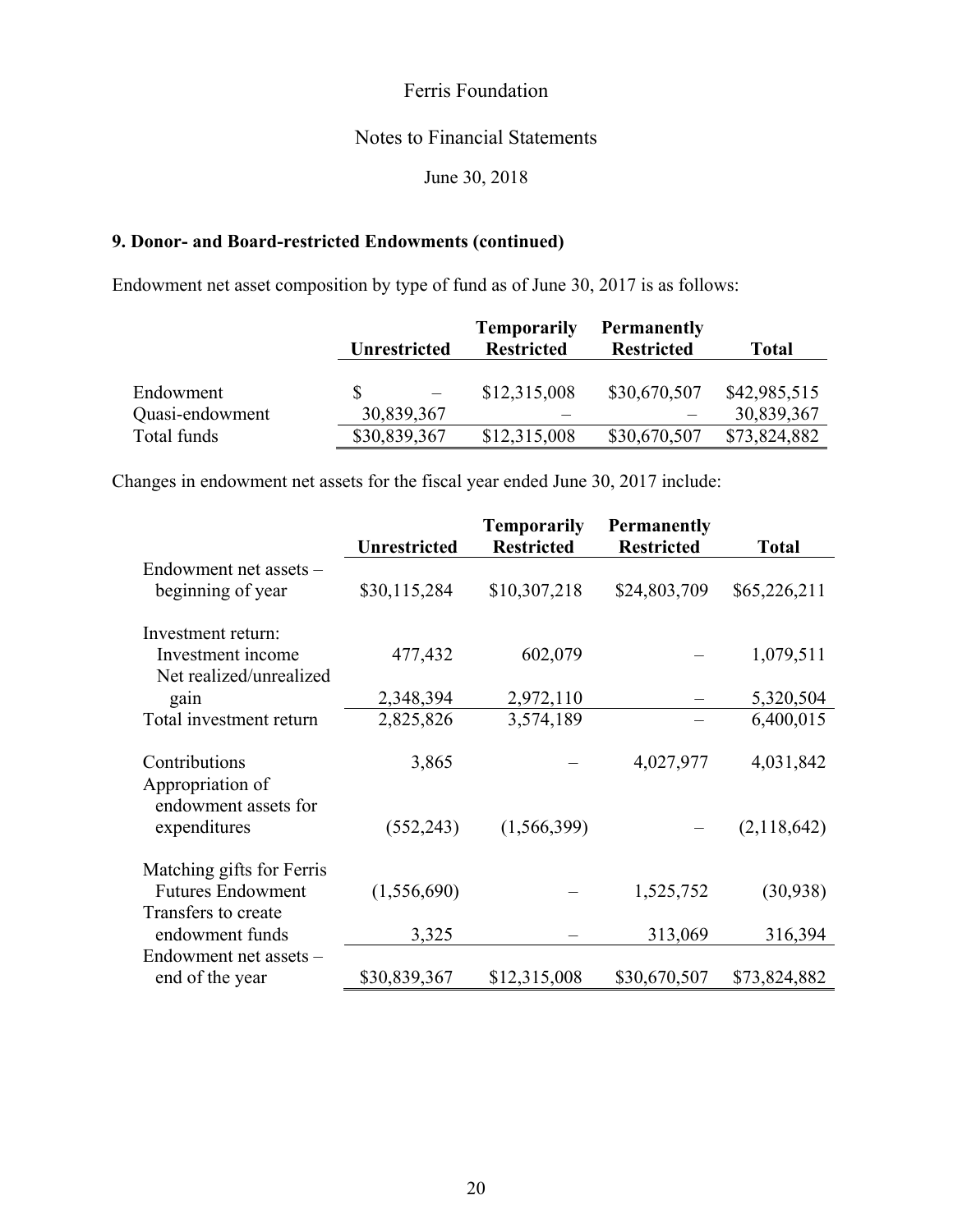## Notes to Financial Statements

June 30, 2018

#### **9. Donor- and Board-restricted Endowments (continued)**

#### **Interpretation of Relevant Law**

The Board of Directors of the Foundation has reviewed the Uniform Prudent Management of Institutional Funds Act (UPMIFA) and established investment and spending policies requiring the preservation of the fair value of the original gift as of the gift date of the donor-restricted endowment fund. The Foundation classifies as permanently restricted net assets (a) the original value of gifts donated to the permanent endowment, (b) the original value of subsequent gifts to the permanent endowment, and (c) accumulations to the permanent endowment made in accordance with the direction of the applicable donor gift instrument at the time the accumulation is added to the fund. The remaining portion of the donor restricted endowment fund that is not classified in permanently restricted net assets is classified as temporarily restricted net assets until those amounts are appropriated for expenditure by the Foundation in a manner consistent with the standard of prudence prescribed by UPMIFA.

In accordance with UPMIFA, the Foundation considered the following factors in making a determination to appropriate or accumulate donor-restricted endowment funds:

- (1) The duration and preservation of the fund
- (2) The purposes of the Foundation and the donor-restricted endowment fund
- (3) General economic conditions
- (4) The possible effect of inflation and deflation
- (5) The expected total return from income and the appreciation of investments
- (6) Other resources of the Foundation
- (7) The investment policies of the Foundation

#### **Funds with Deficiencies**

From time to time, the fair value of assets associated with individual donor-restricted endowment funds may fall below the level that the donor or UPMIFA requires the Foundation to retain as a fund of perpetual duration. In accordance with GAAP, there were no material deficiencies reported in unrestricted net assets as of June 30, 2018 and 2017. Deficiencies can result from unfavorable market fluctuations that occur.